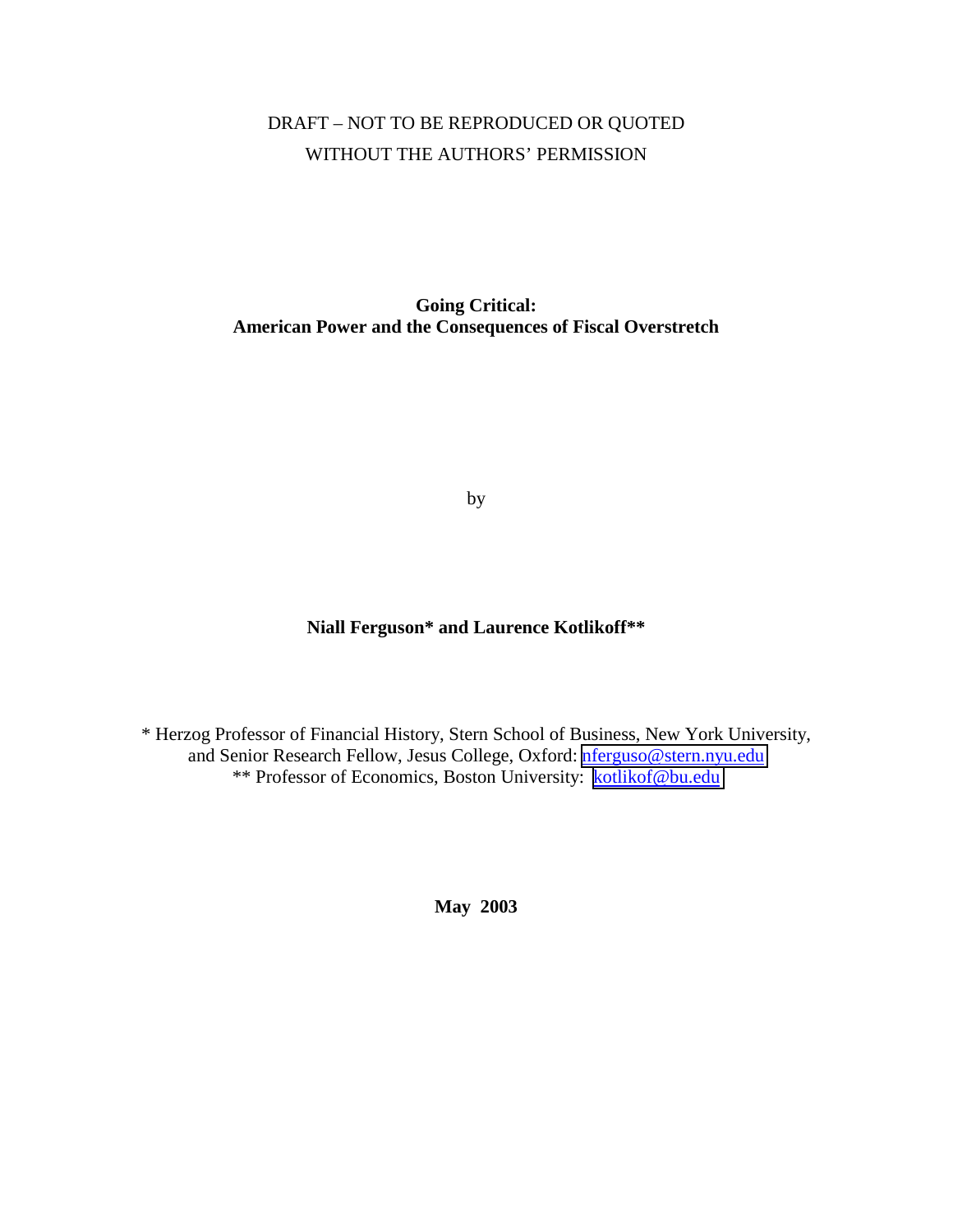'… the interesting subject of the finances of the declining empire.' (Gibbon, *Decline and Fall of the Roman Empire*, Book I, ch. XVII)

## **Introduction**

Toppling three tyrannies within four years is no mean achievement by the standards of any past global empire. Since 1999, Slobodan Milosevic, the Taliban, and now Saddam Hussein have all been overthrown as a result – admittedly an indirect result in the first case – of American military intervention against their armed forces. What makes this so remarkable is that it comes little more than a decade after a wave of anxiety about American "overstretch" and decline. In 1987 Paul Kennedy warned that the US was running "the risk ... of what might roughly be called 'imperial overstretch'." America, he maintained, was spending too high a proportion of national income on its military commitments. This was already having an impact on the performance of the American economy compared with more or less demilitarized Germany and Japan, which were able to spend much more on civilian research and development. Could the US hope to preserve its Cold War position as a superpower? "The only answer to the question," wrote Kennedy, "is 'no'."<sup>1</sup>

Indeed, Kennedy went further, hinting at the dire domestic political consequences that might ensue from imperial overstretch. Citing the defense-driven growth in the federal debt under President Reagan, he drew a parallel with pre-revolutionary France – "the only other example which comes to mind of a Great Power so increasing its indebtedness in *peacetime*".2

As Keynes once said, when the facts change, one ought to change one's opinion.<sup>3</sup> Writing last September about America's subsequent ascent from superpower to "hyperpower", Kennedy invoked the *deus ex machina* of the "revolution in military affairs" to explain

<sup>&</sup>lt;sup>1</sup> Paul Kennedy, *The Rise and Fall of the Great Powers: Economic Change and Military Conflict from 1500 to 2000* (London, 1988), p. 689. 2

 $2$  Ibid., p. 681 and note.

<sup>&</sup>lt;sup>3</sup> "If the facts change, I change my opinion. What do you do, sir?": quoted in Joan Robinson, Economic Philosophy (London, 1962).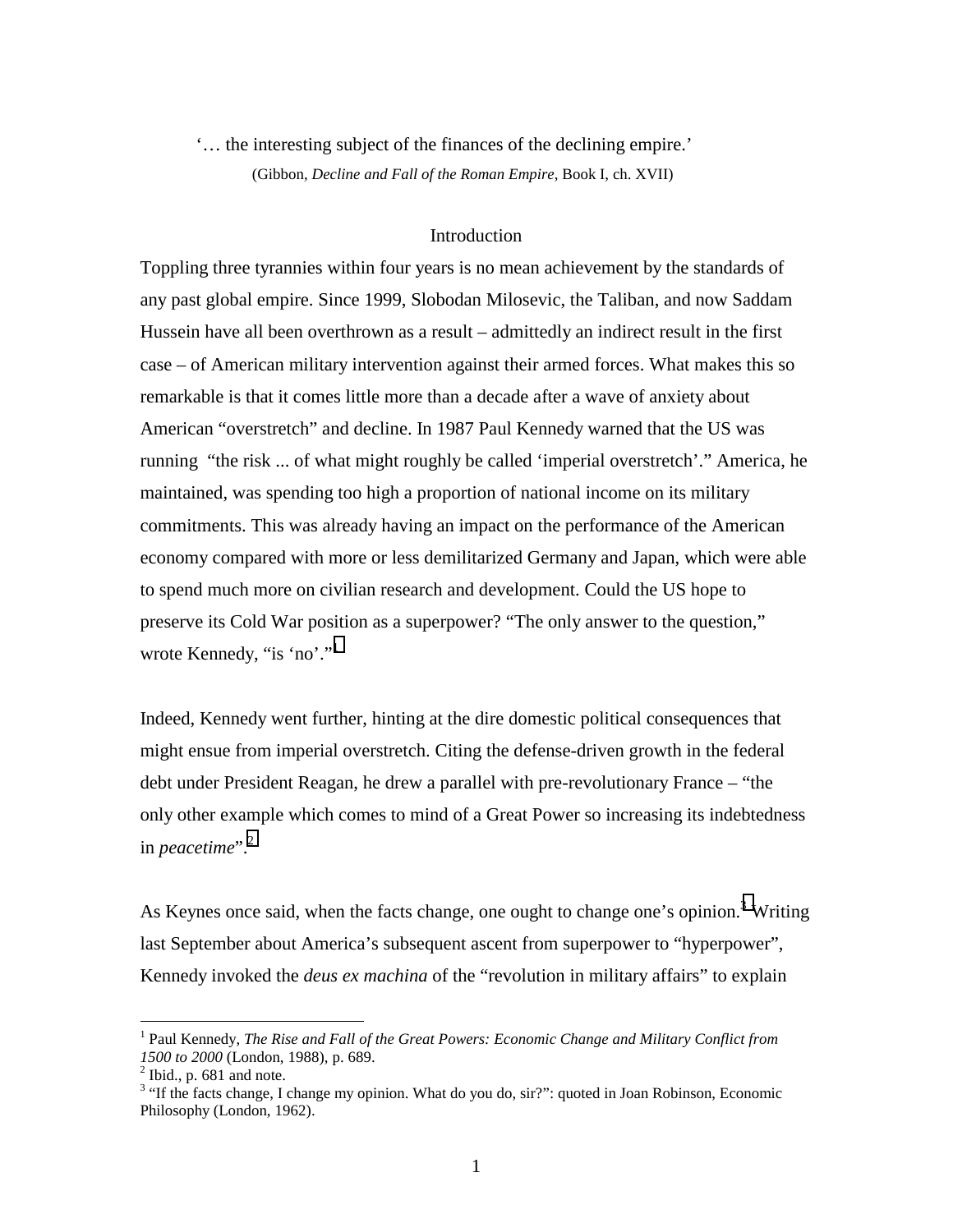why his predictions of overstretch had not been fulfilled. All that investment in military R&D – of which he had been so disapproving back in the 1980s – had paid an unforeseen dividend.<sup>4</sup> Not only did the Soviet Union collapse as it strained to match the Reagan-Weinberger arms extravaganza. The US went on to collect a triple peace dividend in the 1990s: falling defense spending as a share of GDP, accelerating economic growth, and a quantum leap in military capability that left other military powers far behind.

The irony is that Kennedy's original thesis of *fiscal* overstretch is about to be vindicated – at the very moment when he appears to have abandoned it. No doubt it is true that the US *is* now a military hyperpower. Its defense spending is equal to the combined military budgets of the next 12 or 15 nations. It can wage a war like the three-week campaign in Iraq at a cost of less than 1 per cent of its vast Gross Domestic Product. Yet America's fiscal overstretch is nevertheless far worse today than anything Kennedy envisaged 16 years ago.

The key point – and here the resemblance with Kennedy's earlier argument ends – is that this overstretch has almost nothing to with the United States' overseas military commitments. It is the result of America's chronically unbalanced *domestic* finances. And the magnitude of the problem is such that most Americans – even those who consider themselves well informed about the nation's finances – find it quite literally incredible. Indeed, the main reason America's fiscal crisis remains latent is precisely because people refuse to believe in its existence. We argue in this paper that it will be precisely when they wake up to the reality that American finances will "go critical".

I

First, let us consider the extent of the country's fiscal overstretch. Far from resulting from excessive military expenditures, it is primarily the result of a mismatch between earlier social security legislation, some of it dating back to the New Deal, and the changing demographics of American society.

<sup>4</sup> Paul Kennedy, "Power and Terror", *Financial Times*, September 3, 2002.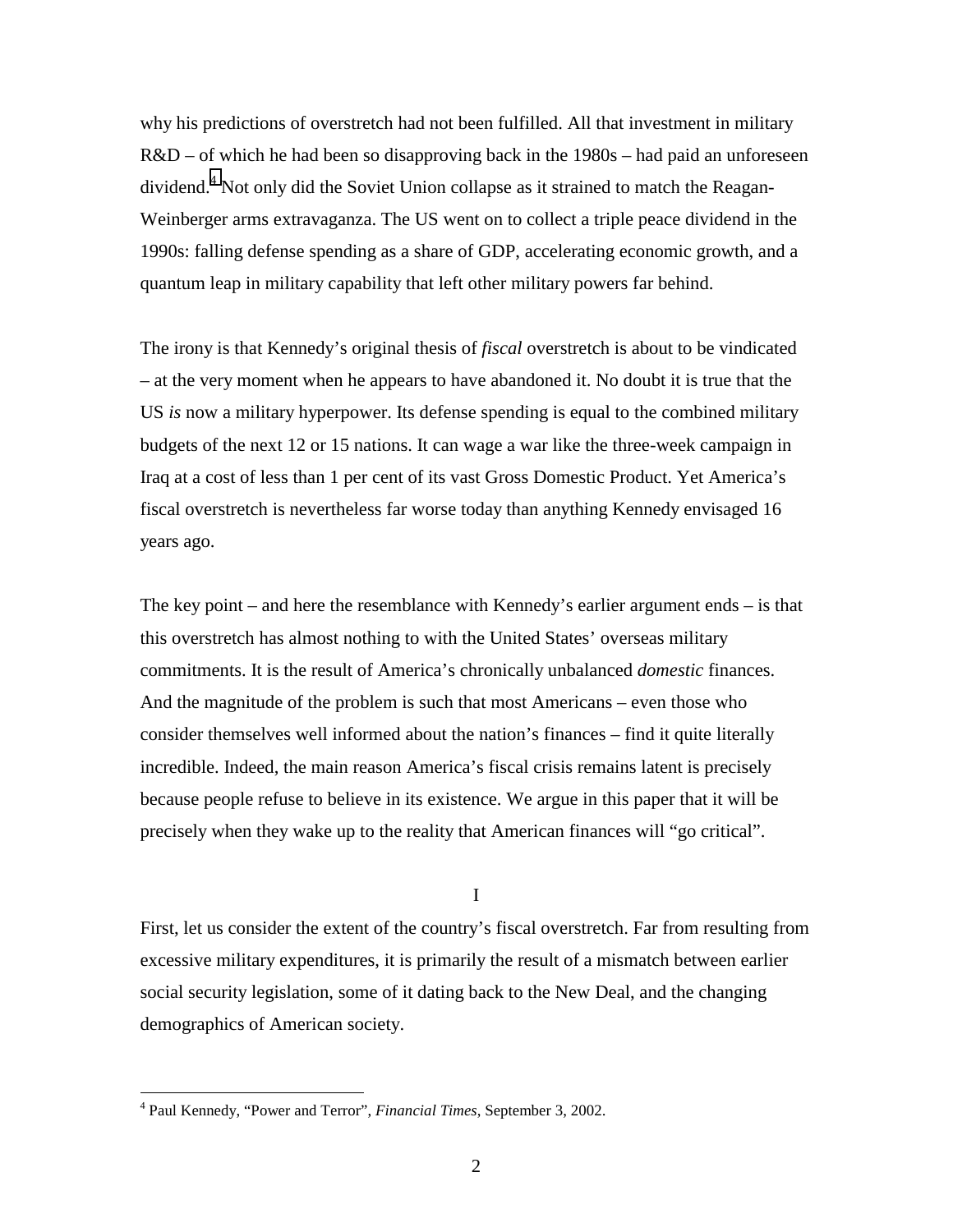In just five years time, 77 million "baby boomers" will start collecting Social Security benefits. In eight years they will start collecting Medicare benefits. By the time they are all retired, the United States will have doubled the number of its elderly population but increased by around 15 percent the number of workers able to pay for their benefits. Over time, a falling birthrate and lengthening life expectancy are a potent combination.

Economists refer to the commitment to pay pension and medical benefits to current and future elderly as part of the government's "implicit" liabilities. But these liabilities are no less real than the obligation to pay back the principal plus the interest on government bonds. Indeed, politically speaking, it may be easier to default on explicit debt than to stop paying Social Security and Medicare benefits. While no one can say for sure which liability the government would renege on first, one thing is clear: the implicitly liabilities dwarf the explicit ones. Their size is so large as to render the U.S. government effectively bankrupt.

The scale of this implicit insolvency has just been laid bare in an explosive paper by Jagadeesh Gokhale, a senior economist at the Federal Reserve Bank of Cleveland, and Kent Smetters, former Deputy Assistant Secretary of Economic Policy at the U.S. Treasury and now an economics professor at the University of Pennsylvania. They asked the following question: Suppose the government could, today, get its hands on all the revenue it can expect to collect in the future, but had to use it, today, to pay off all its future expenditure commitments, including debt service. Would the present value (the discounted value today) of the future revenues cover the present value of the future expenditures? The answer is a decided no. According to their calculations, the shortfall is \$44 trillion.<sup>5</sup> To put that figure into perspective, it is twelve times larger than the current official debt and roughly four times the size of the country's annual output.

Gokhale and Smetters also asked by how much would taxes have to be raised or expenditures cut – on an immediate and permanent basis – to generate, in present value,

<sup>&</sup>lt;sup>5</sup> Jagadeesh Gokhale and Kent Smetters, "Fiscal and Generational Imbalances: New Budget Measures For New Budget Priorities," The Federal Reserve Bank of Cleveland, Policy Discussion Paper, March 2002.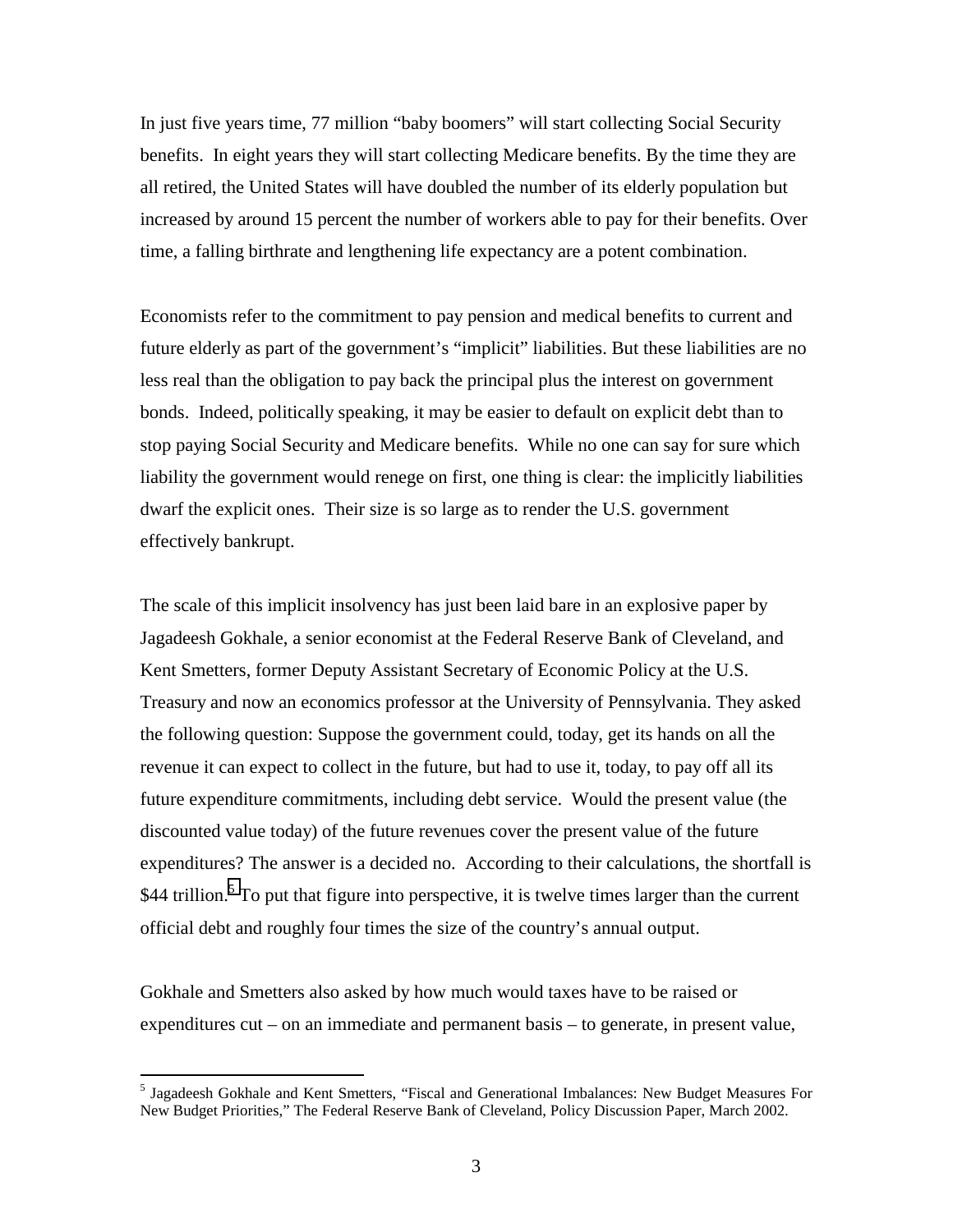\$44 trillion? Four alternative answers are reported in the table below. We could either, starting today, raise income taxes (individual and corporate) by 69 percent; or we could raise payroll taxes by 95 percent; or we could cut Social Security and Medicare benefits by 56 percent; or we could cut federal discretionary spending by more than 100 percent (which, of course, is not feasible).

| Policy                        | Change |
|-------------------------------|--------|
| Increase Federal Income Taxes | $+69%$ |
| <b>Increase Payroll Taxes</b> | $+95%$ |

Cut Social Security and Medicare | -56 %

Cut Federal Purchases | - 100% plus

*Table 1: Percentage increases in taxation or cuts in expenditure required today to achieve generational balance in US fiscal policy* 

Source: Gokhale and Smetters, "Fiscal and Generational Imbalances".

Another way of expressing the problem is to compare our own lifetime tax burden with the lifetime tax burden the next generation will have to shoulder if the government does not do one of the above. Hence the term often used to describe calculations like these: generational accounting. What these calculations imply is that anyone who has the bad luck to be born in America today, as opposed to back in the 1940s or 1950s, is going to be saddled throughout his working life with very high tax rates – potentially twice as high as those his parents or grandparents faced.

There is, however, one serious problem with these figures: not with the calculations that underlie them, but with their *acceptance*. To put it bluntly, this news is so bad that scarcely anyone believes it.

It is not that people are completely oblivious to the problem. It is common knowledge that we are living longer and that paying for the rising proportion of elderly people in the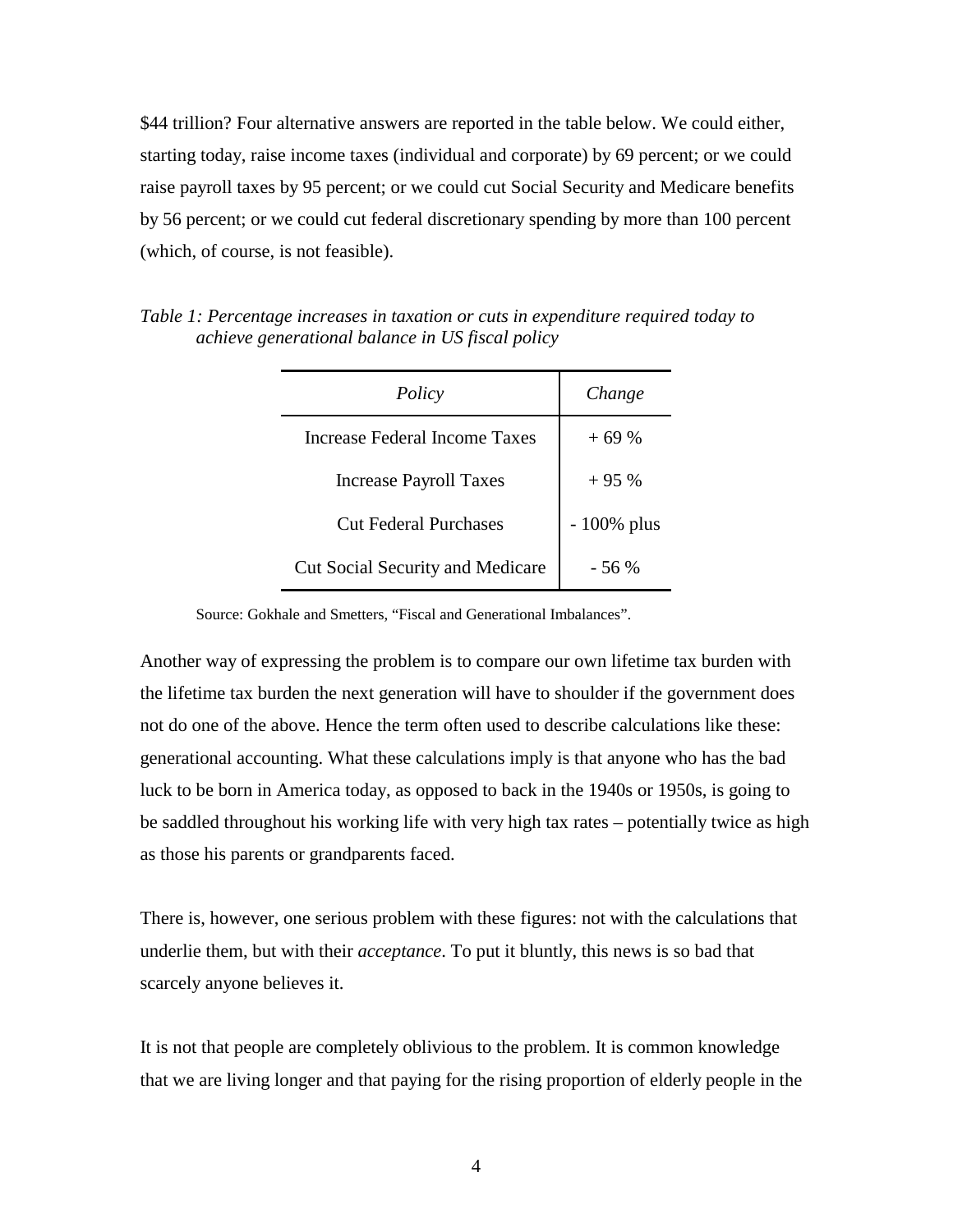population is going to be expensive. What people do not yet realize is just how expensive. One common response is to say that the economists in question have a political ax to grind, and have therefore made assumptions calculated to paint the blackest picture possible.

But the reality is that the Gokhale-Smetters study was commissioned by Paul O'Neill when he was Treasury Secretary and was meticulously prepared by while Smetters was working at the Treasury in conjunction with staff at the Treasury and the Office of Management and Budget. And far from being a worst-case scenario, the Gokhale and Smetters figures are based on what are arguably *optimistic* official assumptions about growth in future Medicare costs as well as about future increases in longevity. The

Historically, the annual growth rate in real Medicare benefits per beneficiary has exceeded that of labor productivity by 2.5 percentage points. But official projections assume only a one percentage point differential in the future. (They also assume, optimisitcally, that it will take us fifty years to achieve the current Japanese life expectancy.) Table 2 shows that under somewhat more realistic assumptions the total fiscal imbalance could be even larger than \$44 trillion. In order to eliminate the fiscal imbalance altogether using Gokhale and Smetters' methodology it is necessary to imagine a real long-term interest rate of X per cent, annual growth of per capita output of Y per cent and annual growth in the cost of Medicare of Z per cent [Larry: please can you provide some figures here].

| Real long-term interest rate                                               |  |  |  | 3.6 3.9 3.3 3.6 3.6 3.6 3.6 t.c. |                    |
|----------------------------------------------------------------------------|--|--|--|----------------------------------|--------------------|
| Annual growth rate of real GDP per capita 1.7 1.7 1.7 2.2 1.2 1.7 1.7 t.c. |  |  |  |                                  |                    |
| Annual growth rate of Medicare benefits                                    |  |  |  | 2.7 2.7 2.7 3.2 2.2 3.2 2.2 t.c. |                    |
| Fiscal imbalance (trillion dollars)                                        |  |  |  | 44 35 59 56 37 65 29             | $\hspace{0.1em} 0$ |

*Table 2. The Federal fiscal imbalance under eight sets of different assumptions* 

Source: Gokhale and Smetters, "Fiscal and Generational Imbalances".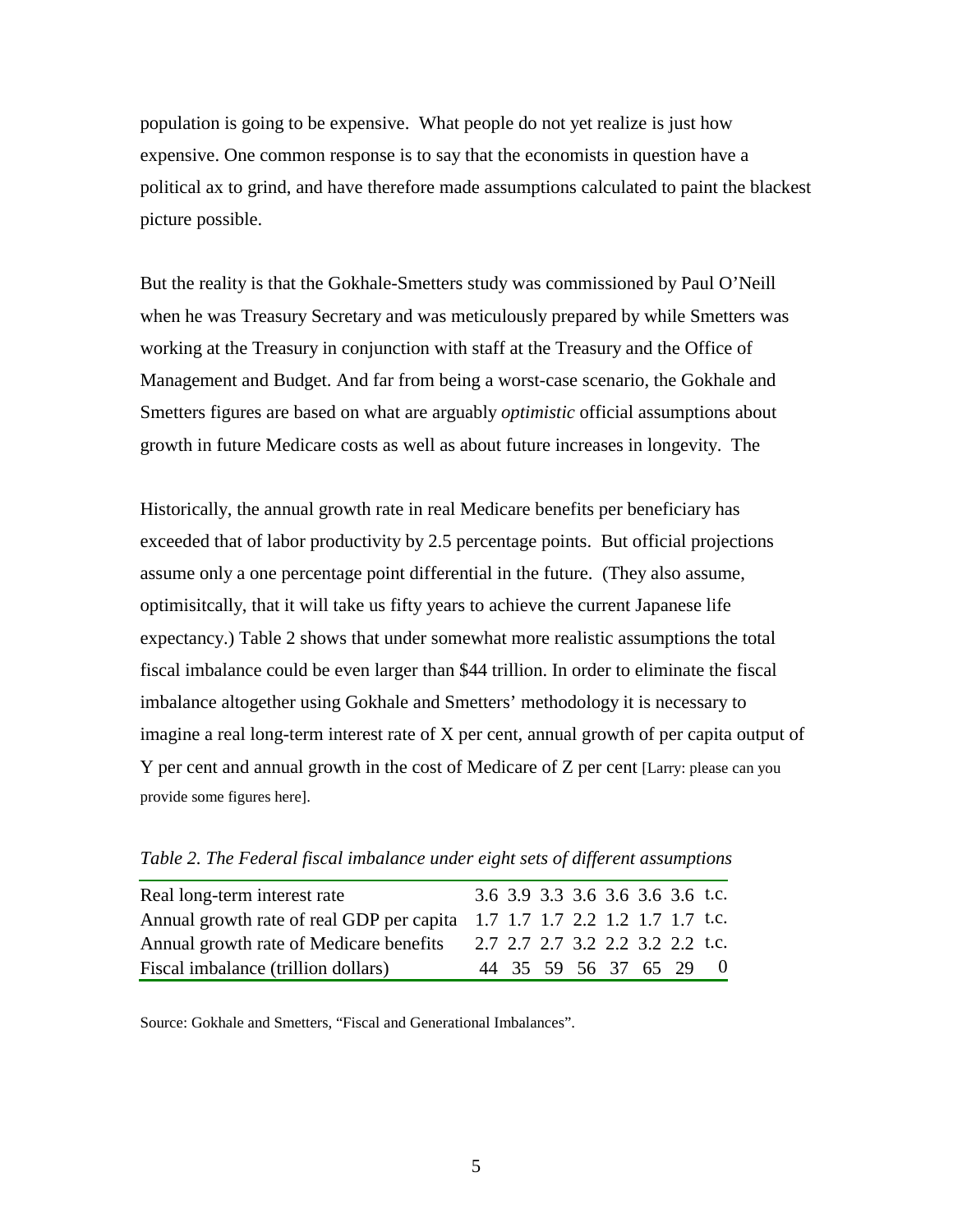Perhaps predictably, the Treasury now denies that it had anything to do with the Gokhale and Smetters study. It would rather we read the supposedly independent Congressional Budget Office's (CBO) ten-year budget forecasts, which are frequently cited in the press and are one of the principal reasons for the prevailing mood of complacency about fiscal policy.

The credibility of the CBO's forecasts is a perfect illustration of the phenomenon known to students of drama as the suspension of disbelief – the psychological quirk that allows movie audiences to feel excited when actors pretend to murder or make love to one another. Without even trying, we make believe that the soldiers in *Saving Private Ryan* really are getting shot at. This also operates in the financial world. Without even trying, investors make believe that the US government is in fact running a fiscal surplus. How does the CBO get us to suspend disbelief? The answer is: the same way a good movie director does it, namely with good special effects.

During the Clinton administration, the CBO routinely projected that, regardless of inflation or economic growth, the federal government would spend precisely the same number of dollars, year in and year out, on everything apart from social security, Medicare, and other entitlements. At the same time, the CBO confidently assumed federal taxes would grow at roughly 6 percent per year. As a result it was able to make dizzying forecasts of budget surpluses stretching as far as the CBO could see. (These phantom surpluses were the money Albert Gore promised to spend on voters and George Bush promised to return to them in the 2000 election.)

With the election over, the CBO decided that failing to adjust projected discretionary spending for inflation (but not economic growth) was no longer "useful or viable". Making this adjustment reduced the CBO's projected 2002–2011 surplus from \$6.8 trillion to \$5.6 trillion. But that was nothing compared with the impact of subsequent unforeseen events. Two years later, after a recession, a huge tax cut, September 11th, and the Iraq war, the projected ten-year surplus has fallen to \$20 *billion*.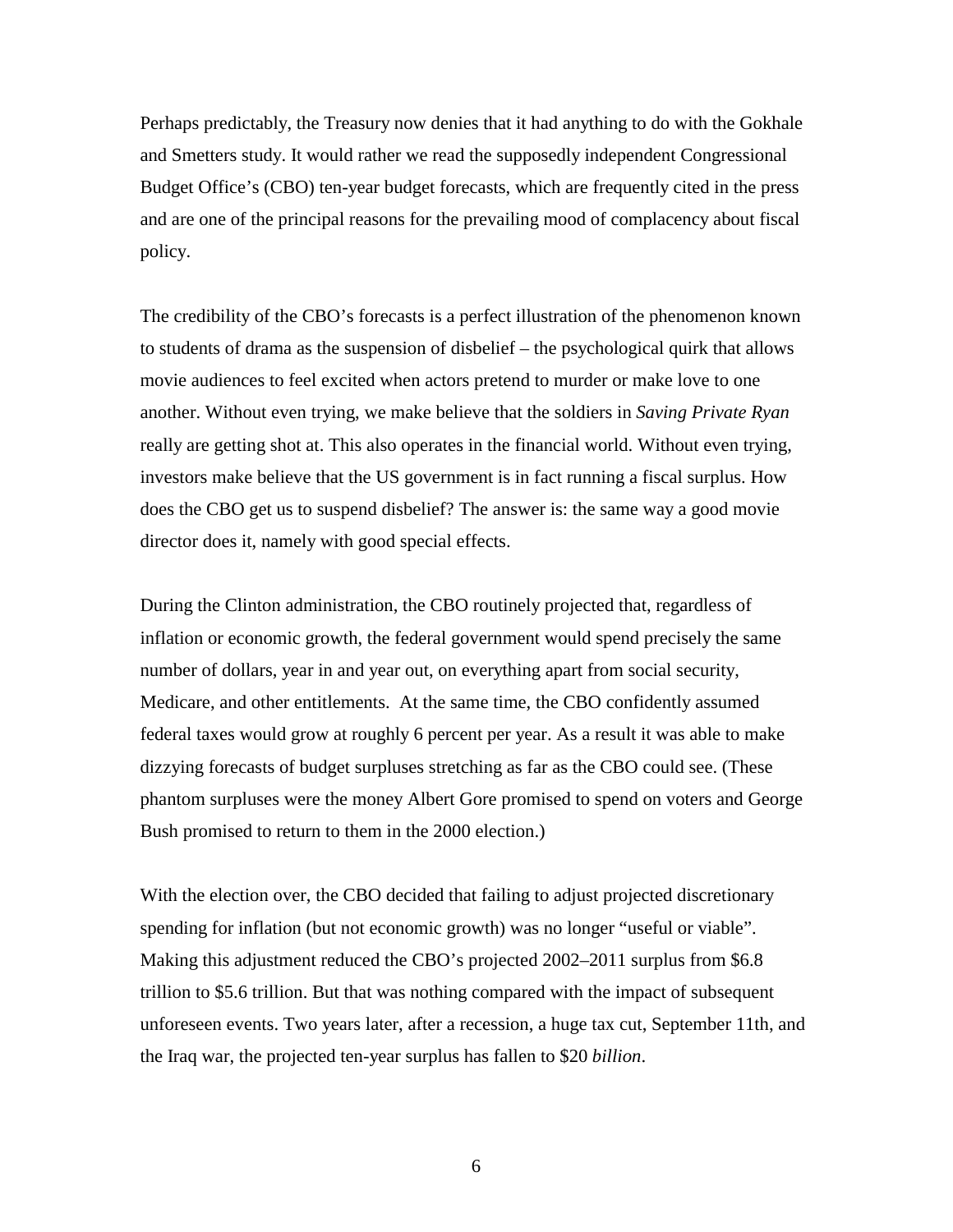These factors notwithstanding, the CBO is still able to predict a medium-term decline in the federal debt in public hands from 35.5 per cent of GDP to 16.8 per cent ten years hence. The reason is that the CBO assumes that discretionary spending will remain fixed over the next decade even as the economy grows. In fact, these purchases have grown more than twice as fast as the economy over the last three years. Suppose – to be optimistic – that from now on discretionary spending grows only as fast as the economy. Under that assumption, the \$20 billion surplus turns into a \$1.5 trillion deficit. The difference between running a decadal surplus of \$6.8 trillion and running a deficit of \$1.5 trillion is \$8.3 trillion in additional red ink – more than twice the current outstanding stock of federal debt.

Unfortunately, even if the CBO were not massaging its projections, it would still grossly understate the true size of the government's liabilities because its "bottom line" is only that part of the federal government's liabilities that takes the form of bonds. Publicly issued and traded debt is, however, simply dwarfed by the gargantuan off-balance-sheet liabilities of the Social Security and Medicare systems.



Figure 1.

 <sup>7</sup>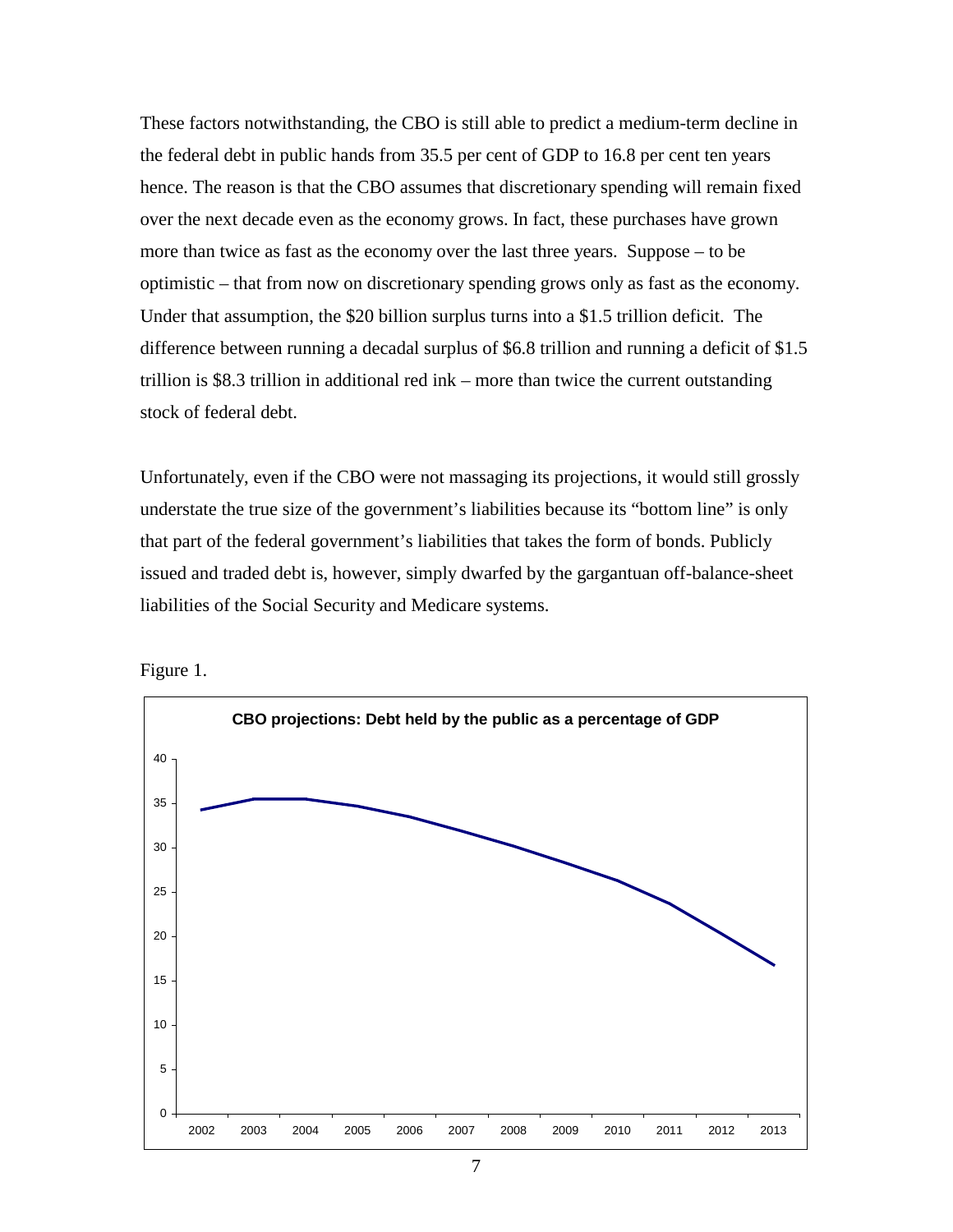Source: Congressional Budget Office website.

#### III

Nobody can be surprised that in our political system the very unpleasant fiscal arithmetic revealed by generational accounting gets marginalized, not to say suppressed. The tax hikes and spending cuts needed to achieve long-term fiscal balance are so huge that most politicians simply avert their eyes from them. We cannot blame them. No sane presidential candidate would campaign with the slogan "Hike taxes by two-thirds." Nor is any rational incumbent likely to implement such a radical fiscal crunch. It is, therefore, safe to assume that in the short run almost nothing will be done to address the problem. Which means the problem will just keep getting worse. According to Gokhale and Smetters, if policy were left unchanged until 2008, income taxes would have to go up even higher – by 74 per cent – to close the intergenerational gap.

So what will happen? And when? The answers to both these questions depend on how quickly Americans wake up to fiscal reality. Perhaps the hardest thing to figure out is why they haven't done so already. Even financially sophisticated Americans seem not to appreciate the fragility of the country's fiscal position. Conventional wisdom predicts that if investors and traders in government bonds anticipate a growing imbalance in a government's fiscal policy, they will sell that government's bonds. There are good reasons for this. A widening gap between current revenues and expenditures is usually filled in two ways. The first is by selling more bonds to the public. The second is by printing money.<sup>6</sup> Either response leads to a decline in bond prices and a rise in interest rates – the incentive people need to purchase bonds. That incentive has to be larger when the real return of principal plus interest on the bond is threatened by default or inflation.

There is currently no sign of falling bond prices and rising interest rates. On the contrary: yields on 10-year Treasures have been heading downwards for more than twenty years. At their peak in 1981 they rose above 15 per cent. As recently as November 1994, they

<sup>6</sup> See most recently Luis Catão and Marco E. Terrones, "Fiscal Deficits and Inflation", *International Monetary Fund Working Paper*, No. 03/65 (2003).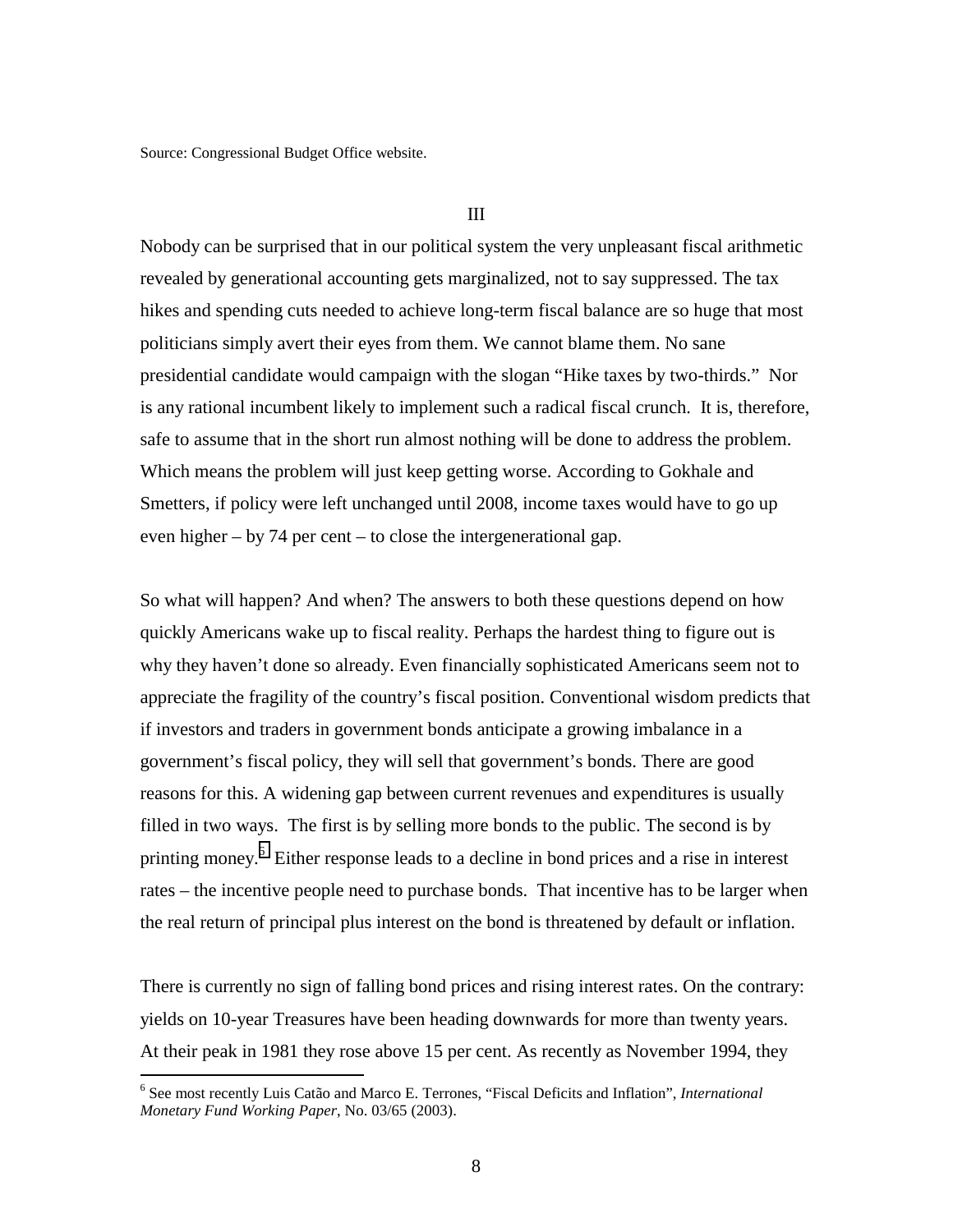were above 8 per cent. At the end of May 2003 they stood at 3.3 per cent. That is the lowest they have been since 1958 – a time when, if anyone had known about generational accounts, they would have been justly celebrating the good times ahead. (Back in 1958, the baby boom was still underway, Social Security was half its current size, and Medicare did not exist.)





Source: Economagic (Federal Reserve Bank of New York).

There are two possible explanations for the apparent insouciance of the bond market. One is that investors and traders know of a painless answer to the federal government's coming fiscal crisis, which they are somehow managing to keep secret from the economics profession. The other is simply that they are "in denial". Many of them are aware of the black hole. Some have even read the "menu of pain" summarized in the table above. But nobody wants to be the first to admit what it implies. Or maybe – to be fair – nobody can quite work out *what* it implies. We are, after all, in uncharted waters.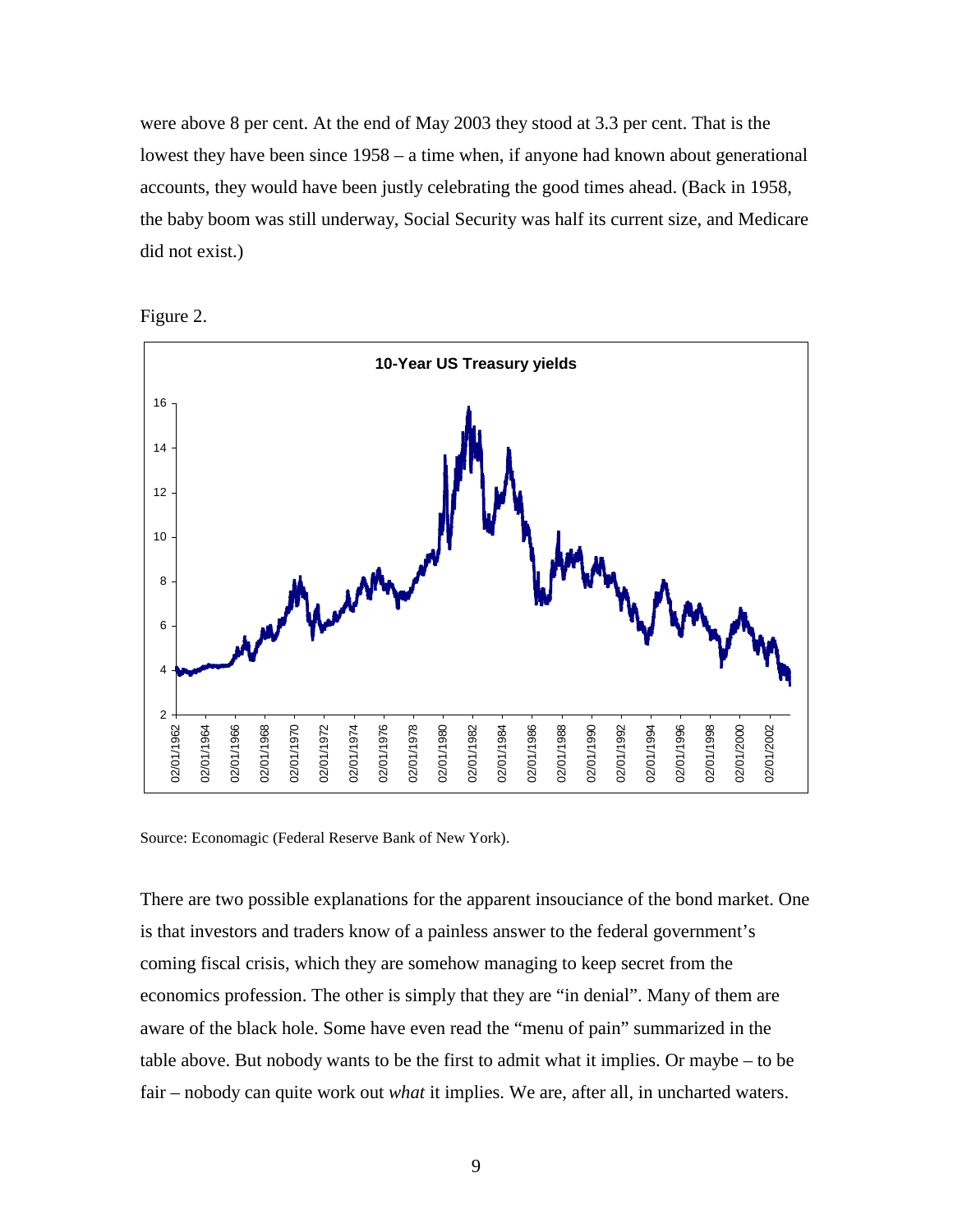Previous fiscal crises were not like this, because most of a government's liabilities took the form of official bonds, not statutory pledges to pay various index-linked benefits to citizens. Bond traders are used to a world in which governments in fiscal difficulties either default or allow inflation to erode the real value of their debts. They look at the United States and find it hard to envisage either scenario.

For reasons quite unrelated to federal fiscal policy, there are strong deflationary pressures operating at home and abroad. Overcapacity generated during the 1990s boom, investor pessimism in the wake of the bust, consumer anxiety about job losses – all these things mean that virtually the only sector of the US economy still buoyant is housing, for the simple reason that mortgage rates are the lowest in two generations. Meanwhile, the unleashing of China's productive energies is filling the global economy with amazingly cheap consumer goods. Small wonder bond traders are betting – to judge by the current yield curve – on continuing low inflation. True, two important indicators suggest a slight upward shift in investors' inflationary expectations. First, the yield curve, which had become more or less flat by the late 1990s has become more steeply sloped upwards in the course of the past two years. At the end of 2000, the spread between 90-day and 30 year interest rates was slightly negative (minus 42 basis points). At the end of May 2003 it stood at 326 basis points.

Figure 3.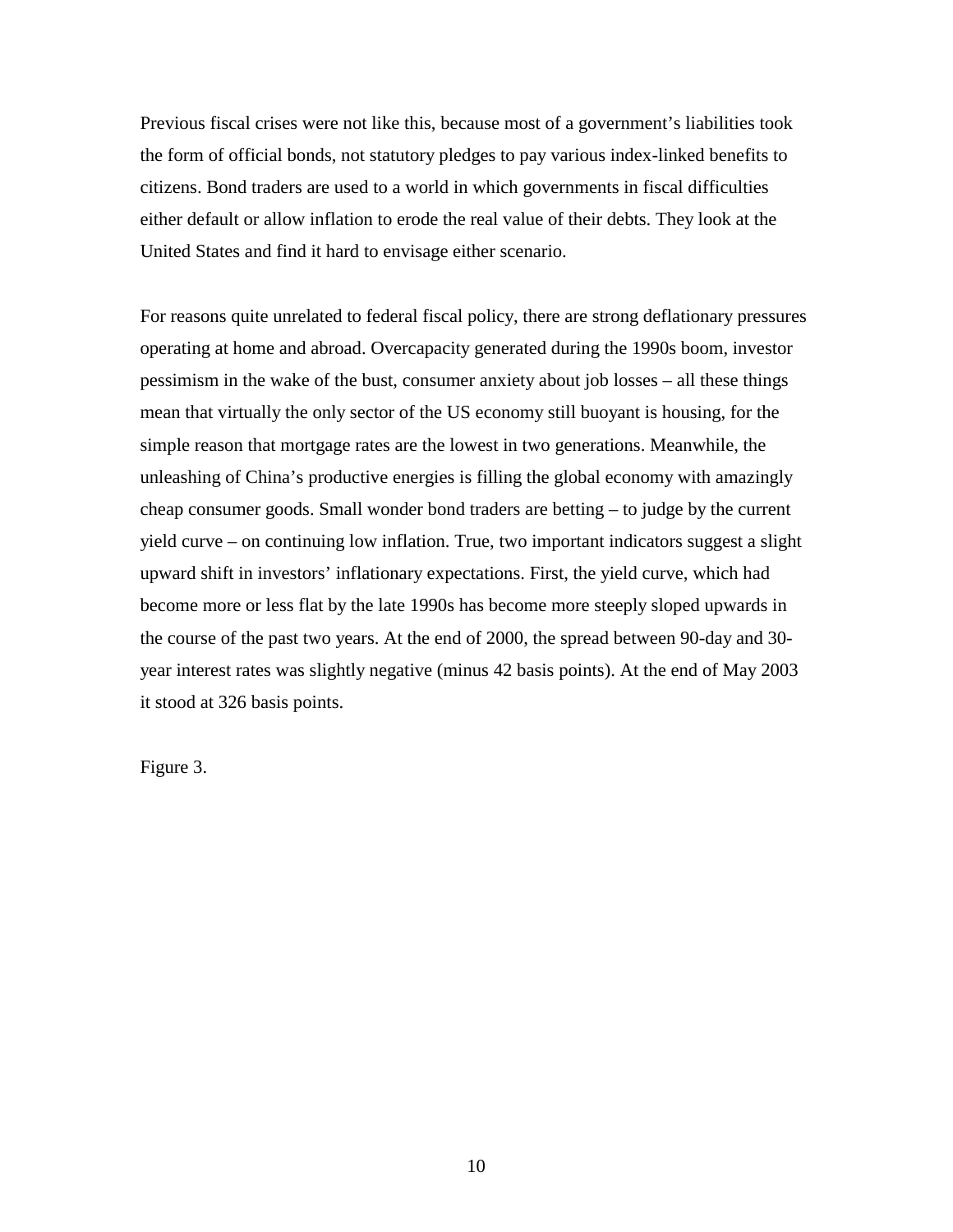

Source: Bondsonline.com.

Secondly, the spread between yields on ten-year bonds and index-linked bonds with the same maturity has widened slightly, from around 140 basis points in October last year to over 200 basis points in February, though it has since fallen back to 169 bps. Still, these figures are hardly indicative of serious inflationary fears. At the time of writing, one of the lead stories on the Bloomberg website describes *de*flation as "great bugaboo menacing the markets and the economy in the early 2000s".<sup>7</sup> On May 22 the Chairman of the Federal Reserve, Alan Greenspan, acknowledged that there was a "possibility" of deflation in his most recent testimony before the Joint Economic Committee of Congress.<sup>8</sup>

Figure 4.

<sup>7&</sup>lt;br>
<sup>7</sup> Chet Currier, 'Deflation-defense Strategy Uses Treasuries, Cash', www.bloomberg.com, April 26, 2003.<br><sup>8</sup> Devid Leophardt "Greenspap, Proedly Positive, Spells Out Deflation Werries", May 22, 2003.

David Leonhardt, "Greenspan, Broadly Positive, Spells Out Deflation Worries", May 22, 2003.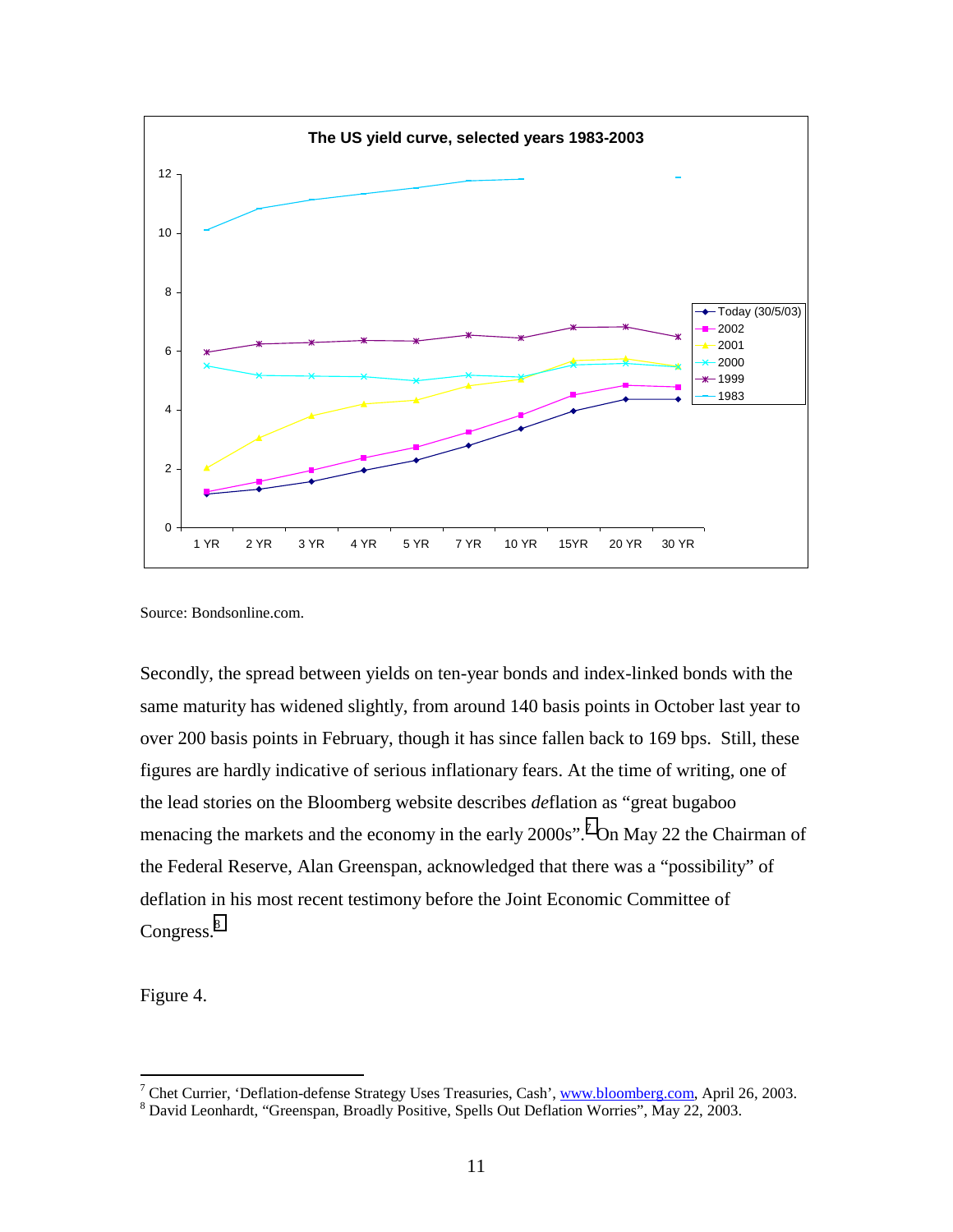

Source: Economagic.

 $\overline{a}$ 

There is, however, another way of looking at the bond traders' mindset. Compare their predicament with that of their colleagues (now in many cases former colleagues) trading equities just five years ago. At that time, it was privately acknowledged by nearly everyone on Wall Street and publicly acknowledged by most economists that American stocks – especially those in the technology sector – were wildly overvalued. In 1996 Alan Greenspan famously declared that the stock market was suffering from "irrational exuberance". Over the next three years, a succession of economists sought to explain why the future profits of American companies could not possibly be high enough to justify their giddy stock market valuations. Still the markets rose. It was not until January 2000 that the bubble burst. $9$ 

Could something similar be going on in today's bond market? Just as investors and traders knew that most Internet companies could never earn enough to justify their 1999

<sup>9</sup> See Robert J. Shiller, *Irrational Exuberance* (Princeton, 2000).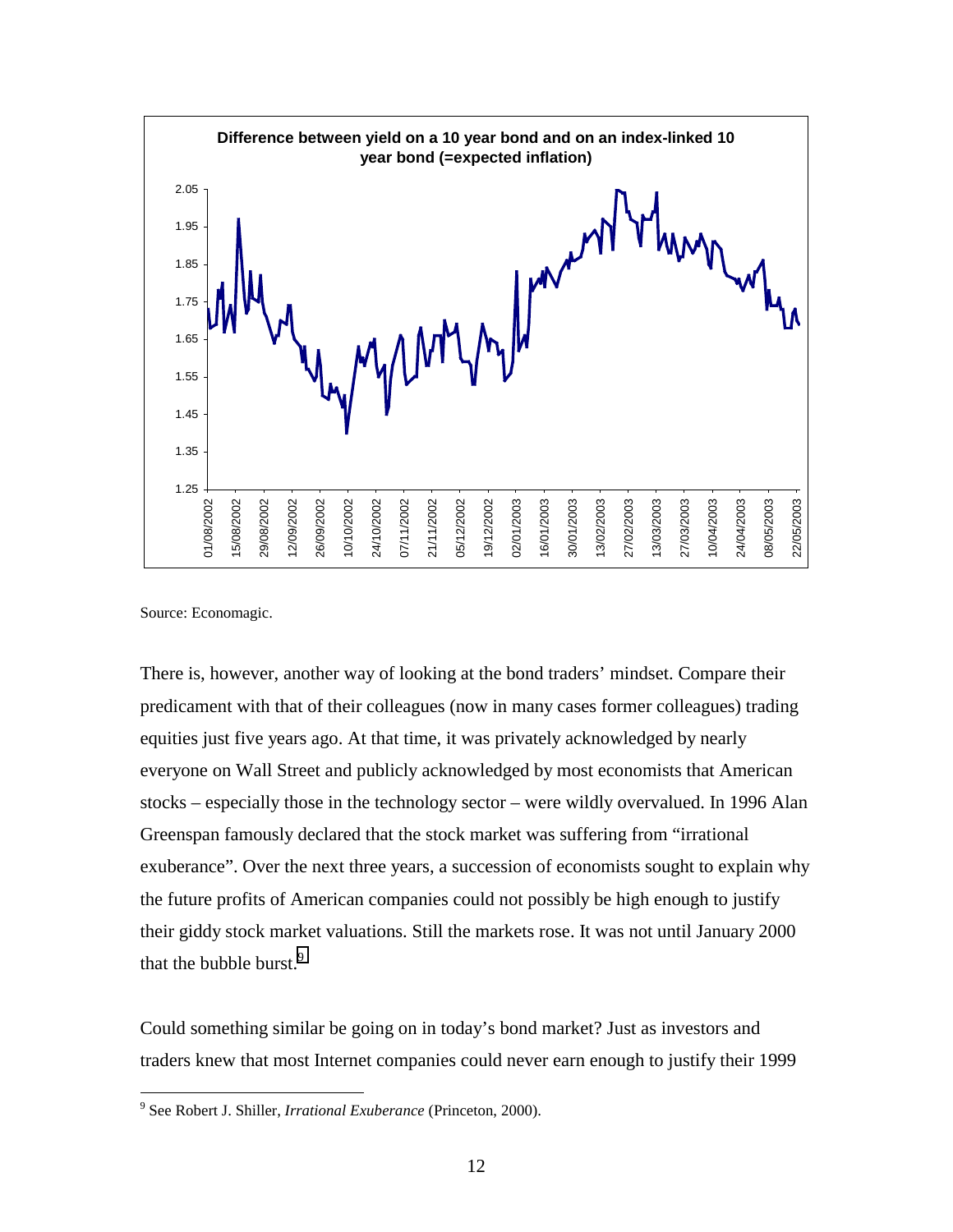valuations, investors and traders today know that future government revenues cannot remotely cover both the interest on the federal debt and the transfers due on the government's implicit liabilities. But just as participants in the stock market were the mental prisoners of a five-year bull market, so participants in the bond market today are the mental prisoners of a twenty-year bond bull market that has seen the price of longterm Treasuries rise by a factor of two and a half in twenty years (figure 5). In both cases, everyone knows there is going to be a "correction." But nobody wants to be the first player out of the market – who then has to sit and watch the bull-run continue for another year.

Since January 2000, the Dow Jones Industrials index has declined by almost exactly 30 per cent as irrational exuberance has given way to rational gloom. It is certainly not hard to imagine a similar correction to the bond market at some point in the near future. The difficult thing is to predict what will trigger it.

Figure 5.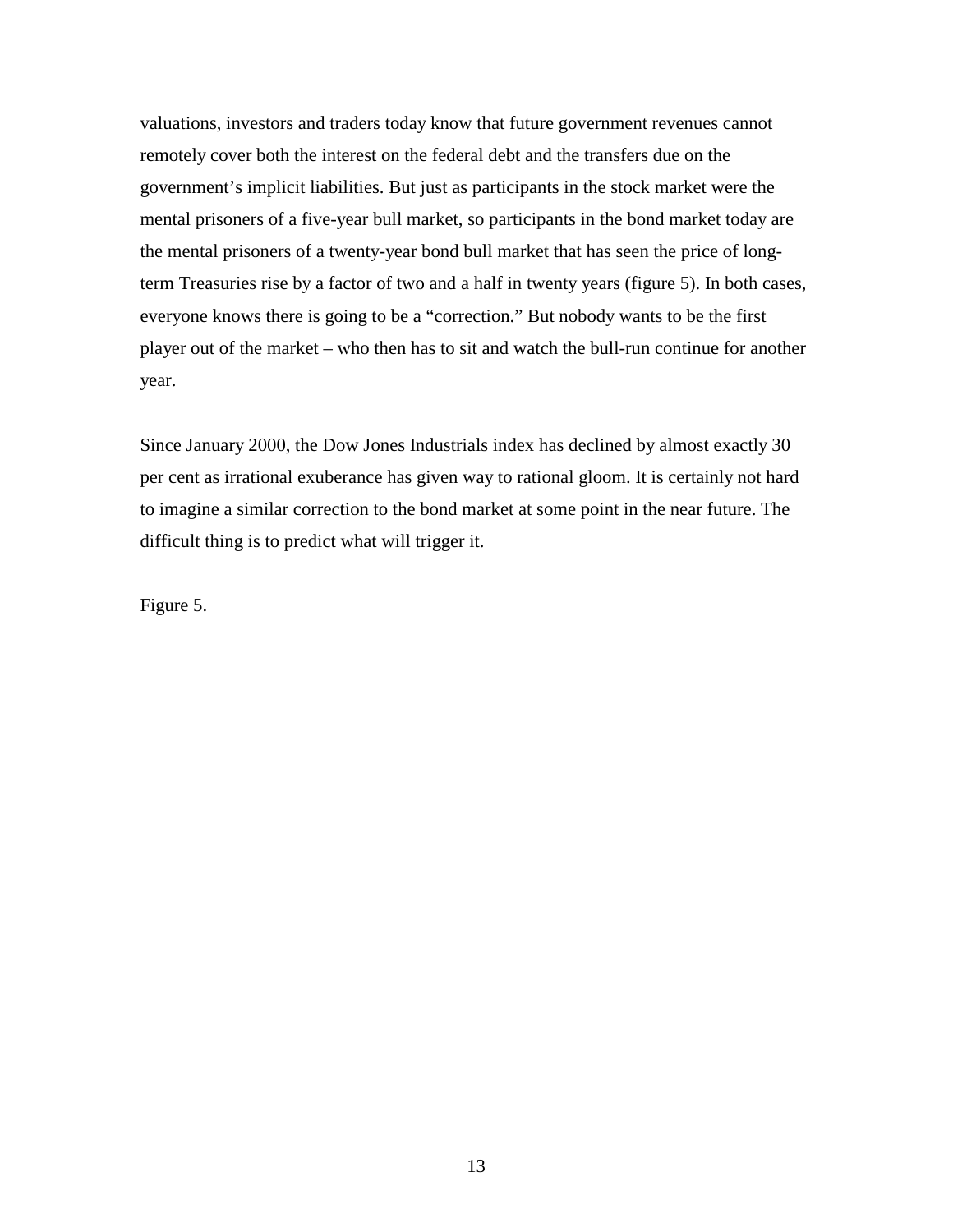

Source: Global Financial Data.

#### IV

When trying to make financial matters more vivid, writers often invoke imagery from the natural world. Bubbles burst. Bears chase bulls. So vast is America's looming fiscal crisis that it is tempting to talk about the fiscal equivalent of the perfect storm – or the perfect earthquake, if you prefer; even the perfect forest fire. In this case, however, nature offers more than mere literary color. For the dynamics of fiscal overstretch really do have much in common with the dynamics of natural disasters. Like a really big earthquake, we can know only that a big fiscal crisis will happen. What we cannot know is when it will strike, nor the size of the shock. Adopting the language used by scientists who study the unpredictable pattern of earthquakes and forest fires, we are condemned to wait and see when our fiscal system will enter "self-sustaining criticality" – in other words, when it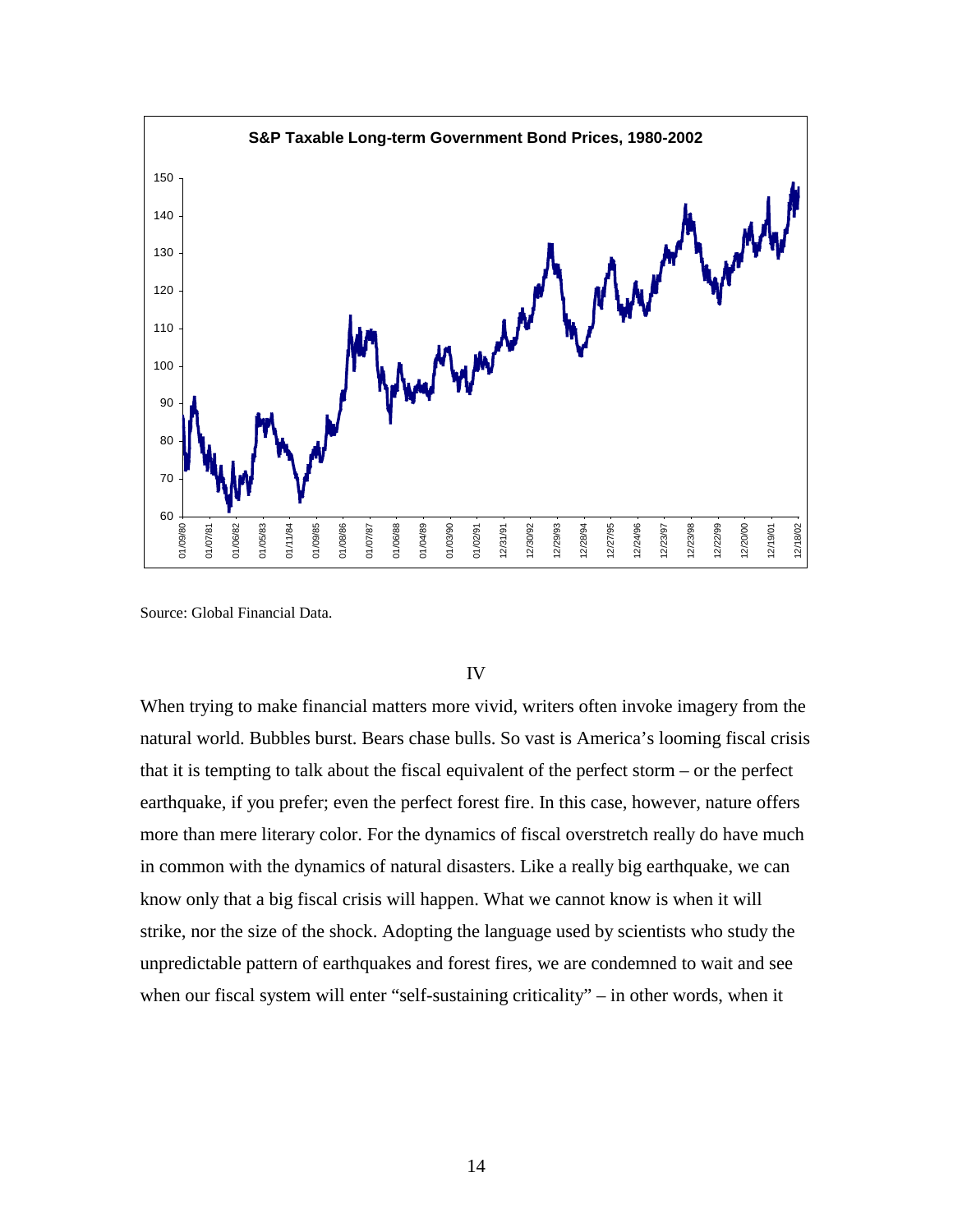will *go critical*, passing with dramatic speed and violence from one equilibrium to another. $10$ 

The simplest example of this is what happens when you try to add to a pile of dry sand. If you drop more sand on top of it, one grain at a time, the pile keeps growing higher for a while. But then suddenly – and there is no way of knowing which grain will make it happen – the pile collapses. That collapse is when the pile of sand goes critical. Something not wholly dissimilar happens when one of the earth's tectonic plates pushes once too often against another along a fault line – and causes an earthquake. Now translate this into the world of mammals, which – unlike particles of sand – have consciousness. Imagine a herd of cattle quietly grazing while you and your badly disciplined dog take a walk through a field. At first, one or two cows on the periphery spot you. Then a couple more. They start to feel and act a little nervously. But it is only when your dog barks that the whole herd stampedes. A stampede is the self-sustaining criticality of mammals panicking.

What will panic the mammals who buy and sell bonds for a living? All the material ingredients for the fiscal crisis are, as we have seen, already in place. But the allimportant sand pile is composed of the *expectations* of millions of individuals. Like grains of sand, little bits of bad news are dropped on us, day after day, week after week. Like the sand pile, we can go a long time before the cumulative weight of these grains of bad news causes us to alter the shape of our expectations. But one day something happens – maybe just one extra grain of bad news – that triggers the shift from equilibrium into self-sustaining criticality. Everything, therefore, depends on what bond traders expect the government to do about the \$44 trillion black hole, and what might happen to change the irrationally exuberant expectations they currently hold.

The printing press is the time-honored last resort of governments that cannot pay their bills out of current tax revenue or new bond sales. It leads, of course, to inflation and,

<sup>10</sup> For a popular introduction to the subject see Mark Buchanan, *Ubiquity: The Science of History … Or Why the World Is Simpler Than We Think* (London, 2000).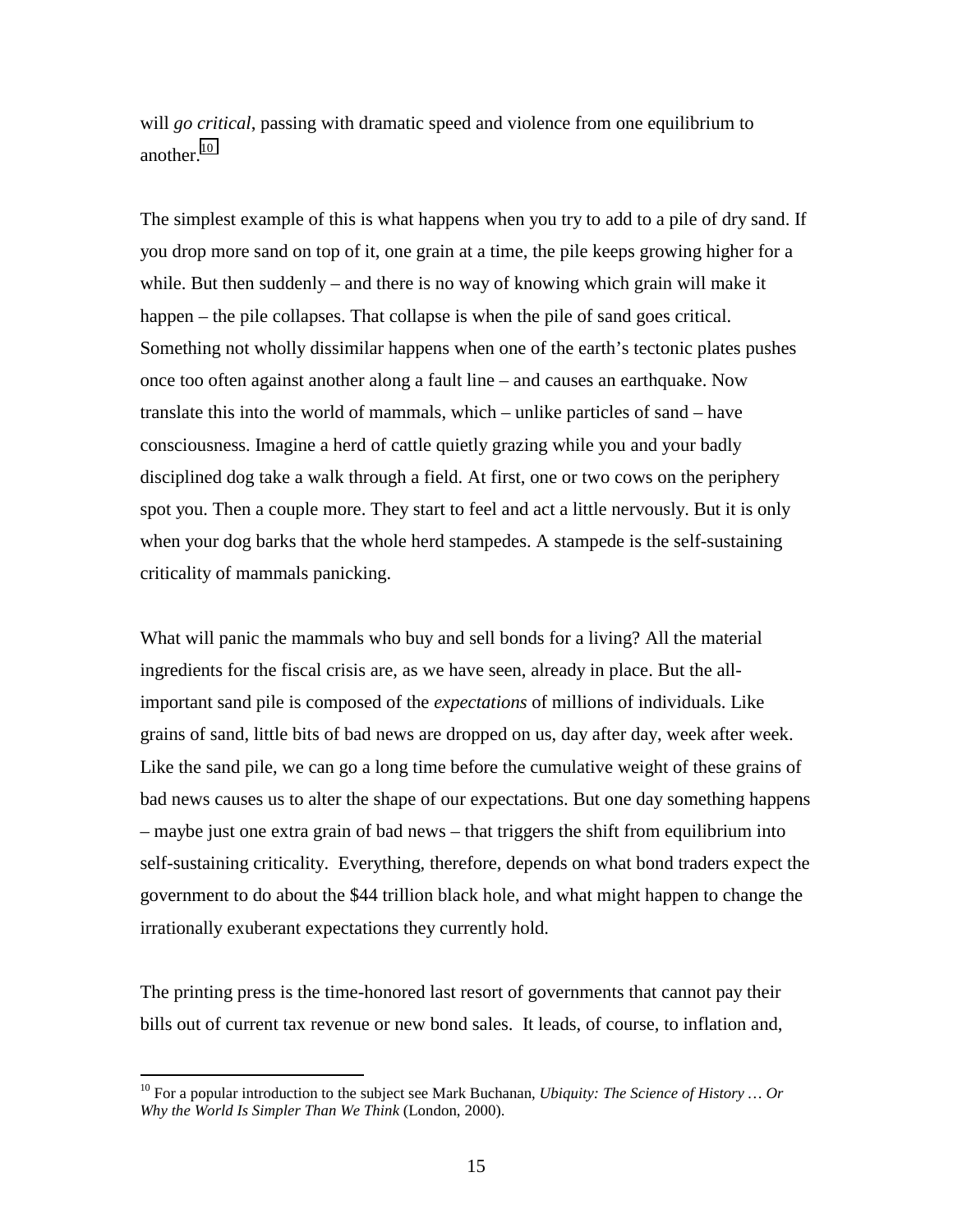potentially, hyperinflation. The higher the anticipated rate of inflation is, the higher interest rates will rise because nobody wants to lend money and be paid back in banknotes whose real value has been watered down by rising prices. The process whereby current fiscal policy influences expectations about future inflation is a dynamic one with powerful feedback effects. If financial markets decide a country is broke and is going to inflate, they act in ways that make that outcome more likely. By pushing up interest rates, they raise the cost of financing the government's debt and hence worsen its fiscal position. Higher interest rates may also depress business activity. Firms stop borrowing and start laying off workers. The attendant recession lowers tax receipts and drives the government into a deeper fiscal hole. In desperation, the government starts printing money and lending it, via the banking system, to the private sector. The additional money leads to inflation and the higher inflation rates assumed by the market turn into a self-fulfilling prophecy. Thus, the private sector and the government find themselves in a game of chicken. If the government can convince the private sector it can pay its bills without printing money, interest rates stay down. If it cannot, interest rates go up, and the government may be forced to print money sooner rather than later.

This suggests one possible scenario. Bondholders will start to sell off as soon as a critical mass of them (a) recognize that the government's implicit and explicit liabilities are too much for it to handle with conventional fiscal policy and (b) conclude that the only way the government will be able to pay its bills is by printing money. What commonly triggers such shifts in expectations is an item of financial news. In Germany in May 1921 – to give an extreme example – it was the announcement of a staggering post-war reparations burden of 132 billion marks that convinced investors the government's fiscal position was incompatible with currency stability. The assassination of the liberal Foreign Minister Walther Rathenau in July of the following year delivered the *coup de grace*, sending both interest rates and exchange rates sky-rocketing.<sup>11</sup> America today is a long way from being the Weimar Republic, plainly. But an item of fiscal news could nevertheless conceivably cause a major shift in inflationary expectations and hence in

 $11$  For a good illustration see Stephen B. Webb, "Fiscal News and Inflationary Expectations in Germany after World War I", in *Journal of Economic History*, 46, 3 (1986), pp. 769-94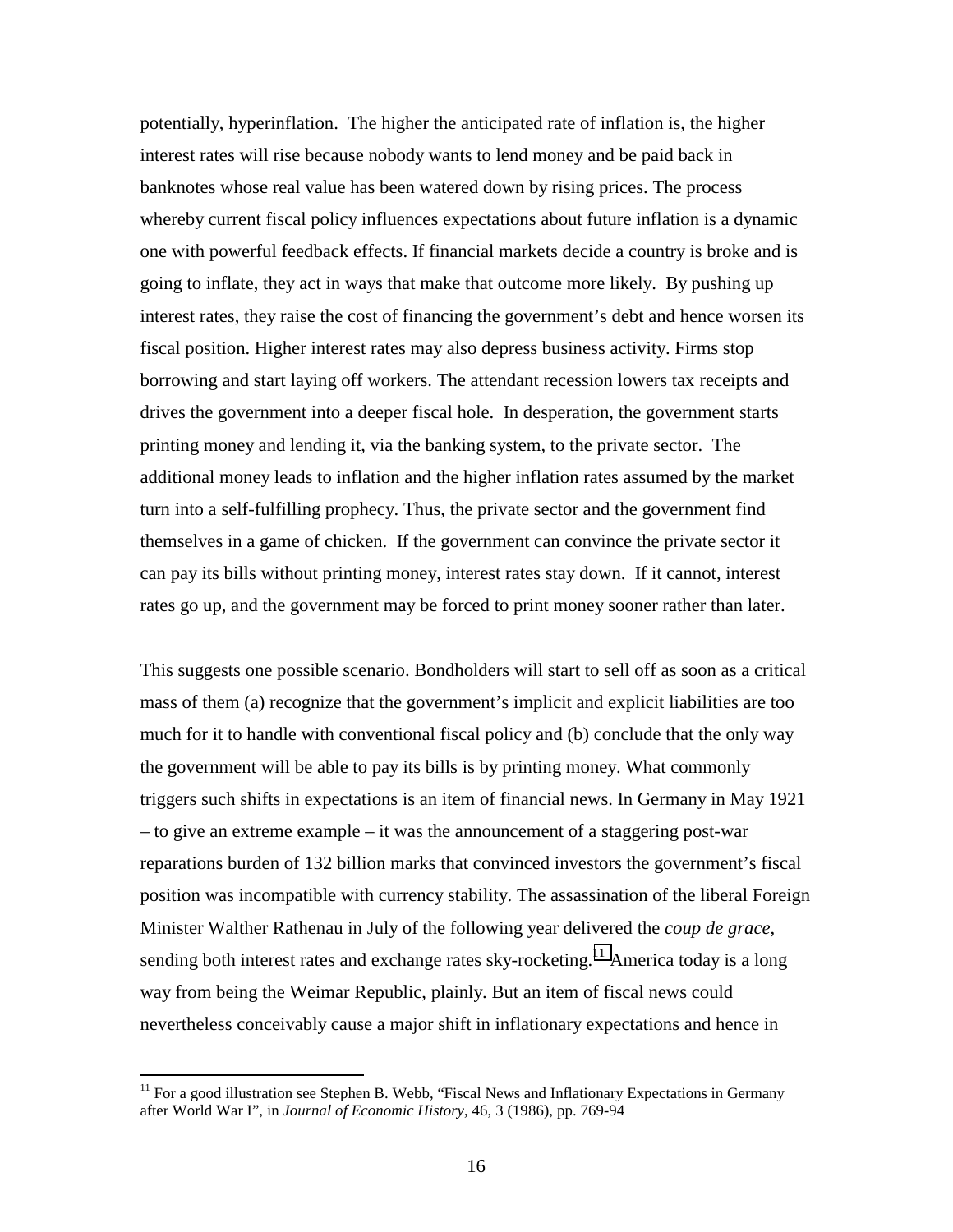long-term interest rates. The trigger for a shift in this case might be the publication of government deficit data significantly higher than those forecast by the CBO. Another potential flashpoint might be Alan Greenspan's retirement at some point in the next two years (though judging by the muted reaction to the seventy-seven year old's recent warnings about the Bush administration's "lack of fiscal discipline", his power to move the markets is not what it was).

A third possibility is that the panic might not begin among American investors. According to data published in September 2002, foreign investors currently own close to two-fifths of the federal debt held in private hands (figure 6). The much-vaunted "hyperpower" would quickly find itself humbled if foreigners were to express their anti-Americanism by dumping US Treasuries.<sup>12</sup> Conventional wisdom has it that there is "nowhere else to go" for international investors seeking low risk securities in the world's reserve currency. However, this overlooks the growing importance of euro-denominated securities in the wake of European monetary union. To begin with, the volume of eurodenominated government bonds was very large even before the single currency was introduced: in 1998 the outstanding volume of Eurozone government bonds was roughly half the outstanding volume of US government bonds.<sup>13</sup> Secondly, as the rapid convergence of Eurozone bond yields clearly shows, monetary union has greatly reduced pre-1999 country risk, so that (in effect) all Eurozone countries' bonds are regarded as being almost as good as the old German bunds. Thirdly, net issuance has been significantly boosted by EMU: according to the Bank for International Settlements, around 44 per cent of net international bond issuance has been denominated in euros since the first quarter of 1999, compared with 48 per cent in dollars. For the equivalent period before the introduction of the euro the respective shares were 29 per cent and 53 per cent.<sup>14</sup> Fourthly, for all its crudeness, the Growth and Stability Pact notionally imposes tight constraints on the fiscal policies of Eurozone members – though whether

<sup>12</sup> For the view that this has already begun, see 'Return of Capital Fears Boost the Euro', *Financial Times*, April 15, 2003.

<sup>&</sup>lt;sup>13</sup> Jean-Pierre Danthine, Francesco Giavazzi and Ernst-Ludwig von Thadden, "European Financial Markets" after EMU: A First Assessment", NBER Working Paper 8044 (Dec. 2000), table 2.2.

<sup>&</sup>lt;sup>14</sup> Bank for International Settlements. This was predicted by the BIS: Robert N. McCauley and William R. White, "The Euro and European Financial Markets", BIS Working Paper, May 1997.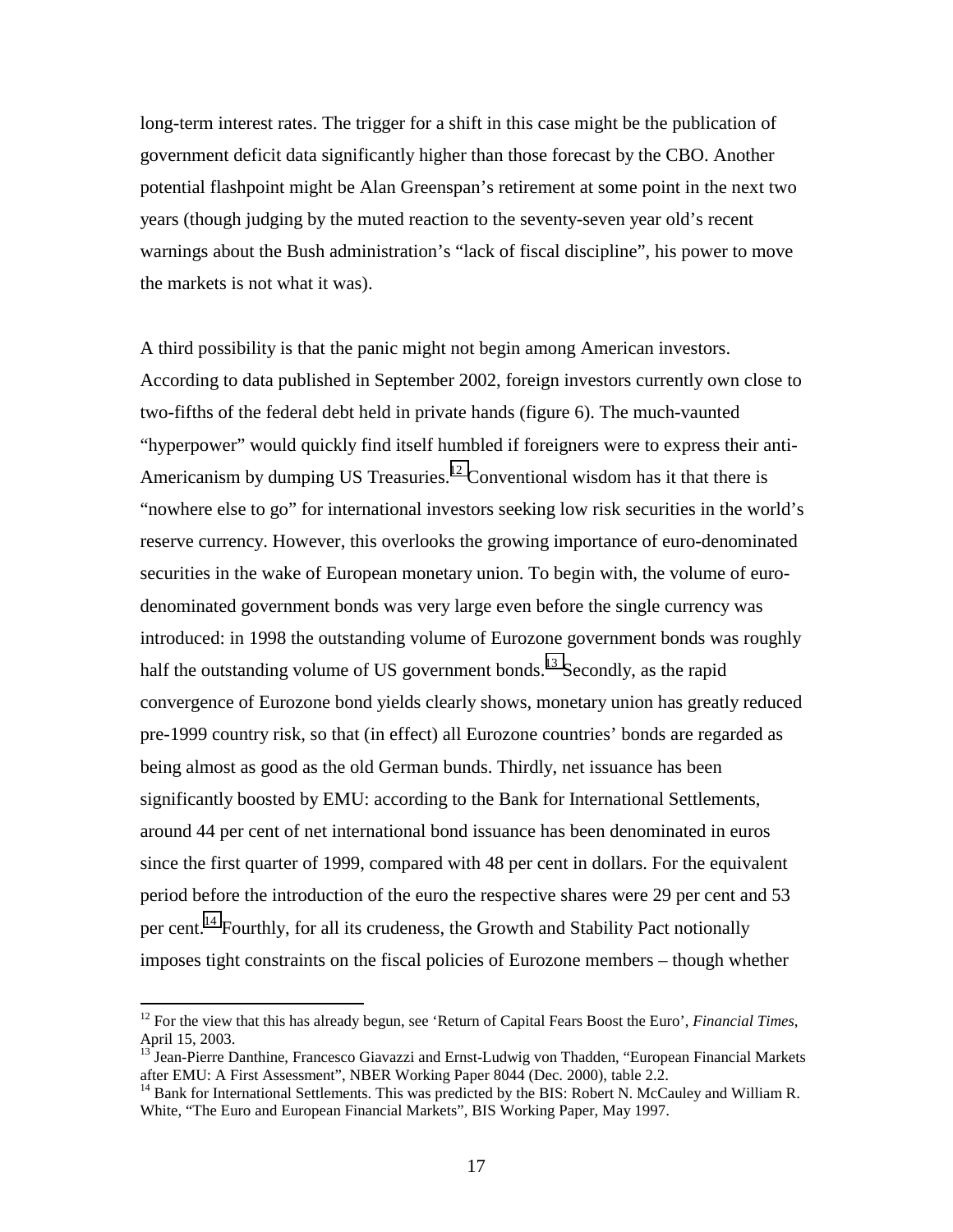the rule restricting deficits to 3 per cent of GDP will be enforced this year remains to be seen. EMU may not have boosted economic growth in the Eurozone but it has certainly enhanced fiscal and monetary credibility for the member states. Finally, unlike the US, the Eurozone runs a balance of payments surplus. The possibility that investors may come to regard to the euro as being as good as the dollar when it comes to denominating low risk securities cannot be excluded. Indeed, it may already be happening. Since February last year, the dollar has declined against the euro by 28 per cent. Significantly, since 1997 US long-term bond yields have been between 10 and 70 basis points higher than Eurozone yields, having been lower for all but two of the previous twenty years.<sup>15</sup>



Figure 6.

Source: US Treasury, citing the Federal Reserve Board Treasury International Capital Survey.

A plausible sequence of events might therefore run like this. The Congressional Budget Office suffers a blow to its credibility as the government posts a 4 per cent deficit.

<sup>&</sup>lt;sup>15</sup> Figures from Economagic, OECD.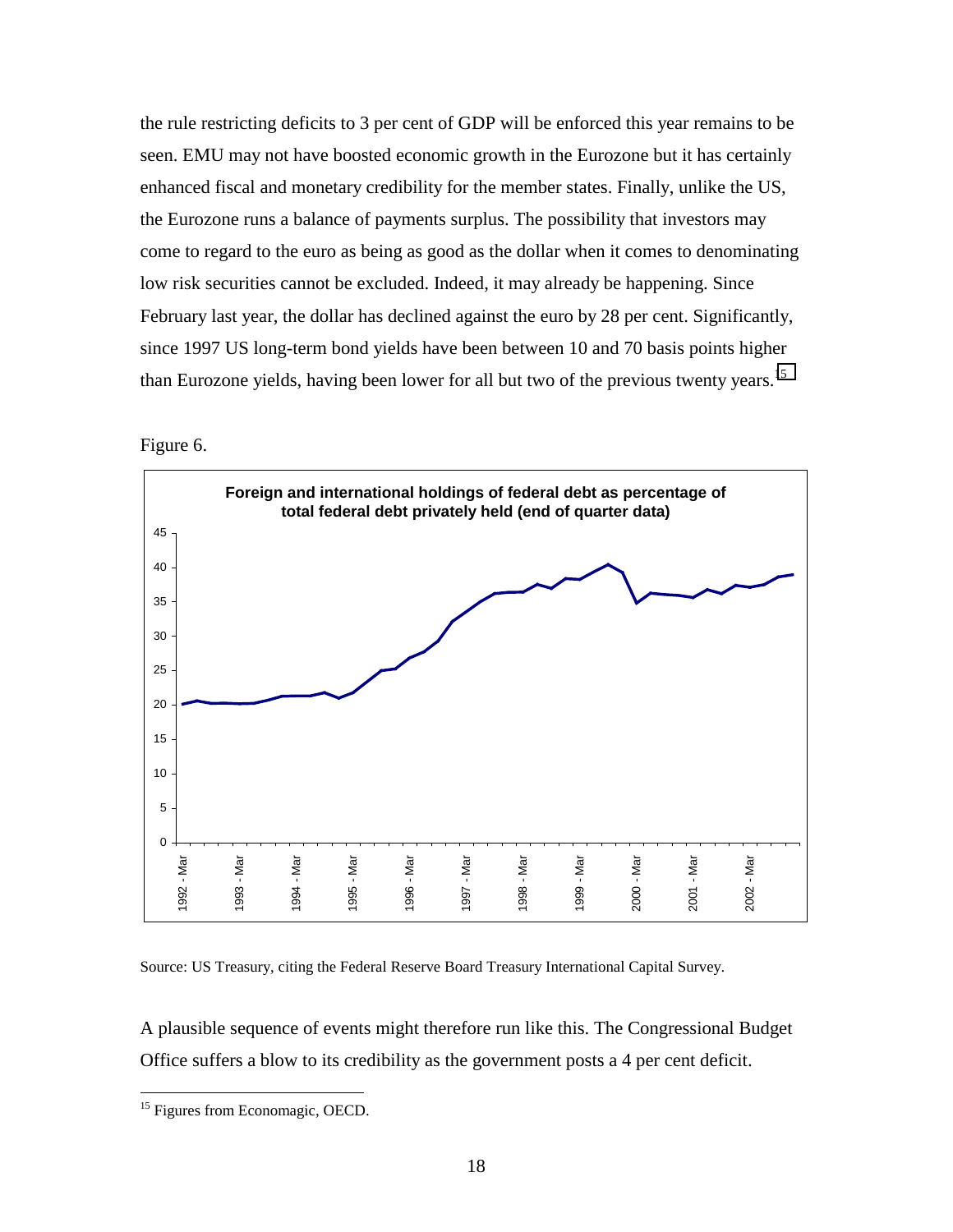Greenspan steps down. The dollar slides further. Long-term interest rates edge up. The IMF publishes a report criticizing US fiscal imbalances.<sup>16</sup> Long-term interest rates rise some more. Inflation picks up due to higher import prices, which is due to the weaker dollar. Long-term interest rates move into the double-digit range. The Fed starts printing money to lower rates, but this raises long-term rates even further. The economy moves into recession. Deficits now exceed 5 percent of GDP. Inflation hits double digits. The government is forced to raise taxes, depressing the economy further.

One reason this scenario has at least superficial plausibility is that it echoes past events. Although few bond traders have history degrees, they recollect that the high bond yields of the early Eighties were in large measure a consequence of the inflationary fiscal and monetary policies of the previous decade. Nor do the Seventies furnish the only historical precedent for inflationary outcomes of fiscal crises. As is well known, printing money helps a government in fiscal difficulties in three ways. First, the government gets to exchange intrinsically worthless pieces of paper for real goods and services. The second fiscal advantage of inflation is that it waters down the real value of official debt. At the end of the First World War all the major European combatants had run up immense public debts with nominal values in excess of around two years' national income. But by 1923 the Germans had got rid of nearly all of theirs by printing so much paper money that the real value of government bonds fell close to zero. Thirdly, if the salaries of government workers are paid with a lag or are only partially adjusted for inflation, inflation will lower their real incomes. The same holds true for welfare, social security, and other government transfer payments – provided they are not index-linked. In Russia in January 1992 inflation hit its post-Communist peak of 296 per cent a month, but

 $16$  This has already happened informally. At a press conference on April 9, 2003, the chief economist at the IMF, Kenneth Rogoff, said as follows: "Let's suppose for a minute that we were talking about a developing country that had gaping current account deficits year after year, as far as the eye can see, of five percent or more, with budget ink spinning from black into red, with the likely deficit to GDP ratio for general government debt exceeding five percent this year, open-ended security costs, and a real exchange rate that had been inflated by capital inflows, with all that, I think it's fair to say we would be pretty concerned. Well, the U.S. is not an emerging market. It is, in fact, the greatest engine of economic growth in the history of the modern world. But I still think it's fair to say that at least a little bit of that calculus still applies" (transcript of the World Economic Outlook Press Conference, IMF website).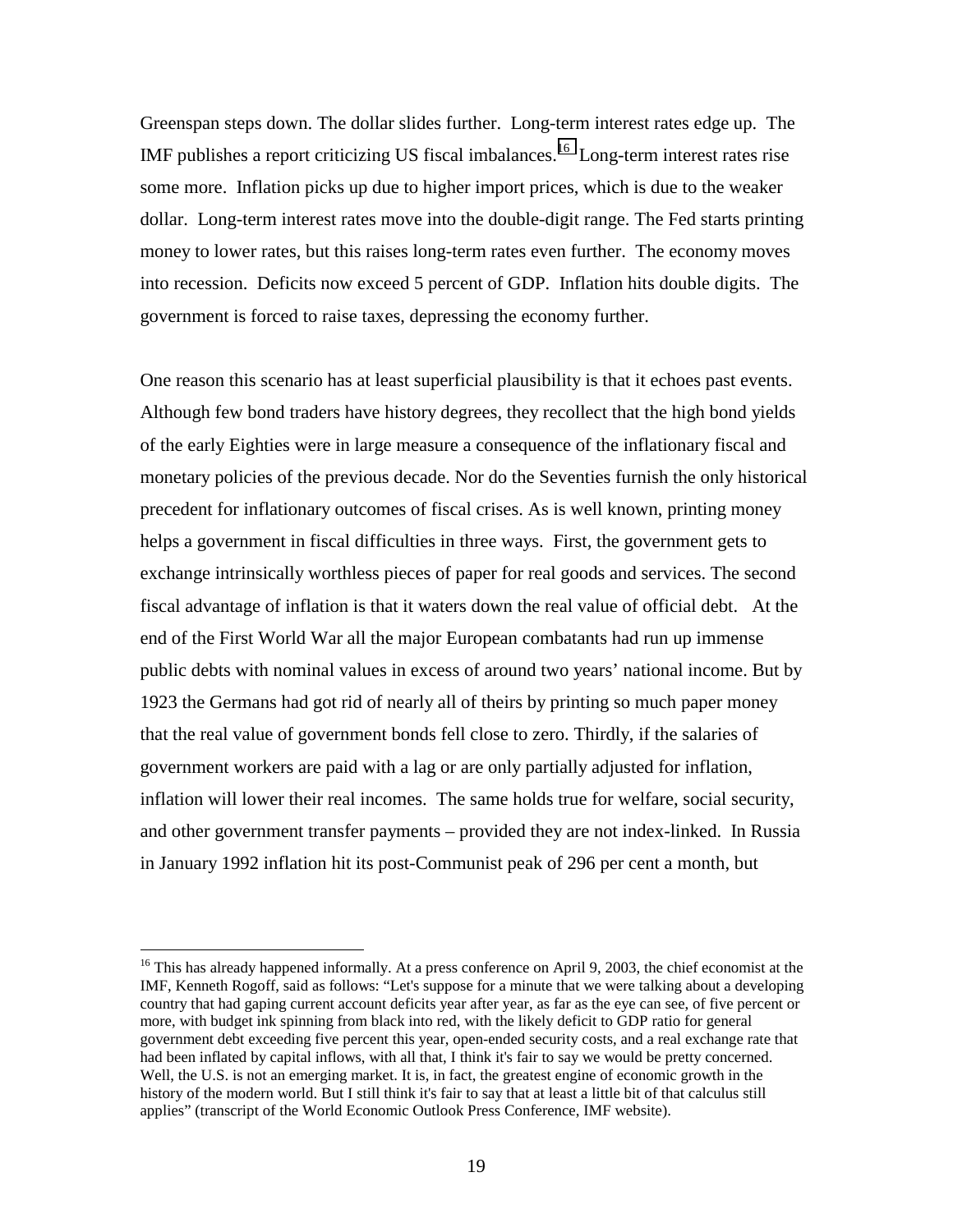increases in government transfer payments (especially pensions and some salaries) lagged far behind. $17$ 

But is a 1970s-style inflation really the only way America's coming fiscal crisis can unfold? One reason why not is that only a modest proportion of the federal government's \$44 trillion budget gap would in fact be reduced through a jump in inflation of the sort described above. First, much of the government's tradable debt is of short maturity – indeed fully a third of it has a maturity of one year or less (see figure 7). That makes it much harder to inflate away, because any increase in inflationary expectations will force the government to pay much higher interest rates when it seeks to renew these short-dated bonds.

Secondly, Social Security benefits are protected against inflation via an annual inflation adjustment. Medicare benefits are also effectively inflation-proof because the government unquestioningly pays whatever bills it receives. Thirdly, government workers are not likely to sit idly and watch prices outpace their wages. We tend not to think of the United States as a country with powerful labor unions, but the power of public sector employees should not be underestimated. Any attempt to erode their real wages by a pay freeze during a sudden bout of inflation would surely elicit a strong reaction, if not a strike.

For all these reasons, a rerun of the 1970s would not solve the federal government's fiscal problems. It would merely compound them. What, then, are the alternatives?

Figure 7.

<sup>&</sup>lt;sup>17</sup> See Niall Ferguson and Brigitte Granville, "'Weimar on the Volga': Causes and consequences of inflation in 1990s Russia compared with 1920s Germany", *Journal of Economic History*, 60, 4 (December 2000), pp. 1061-1087.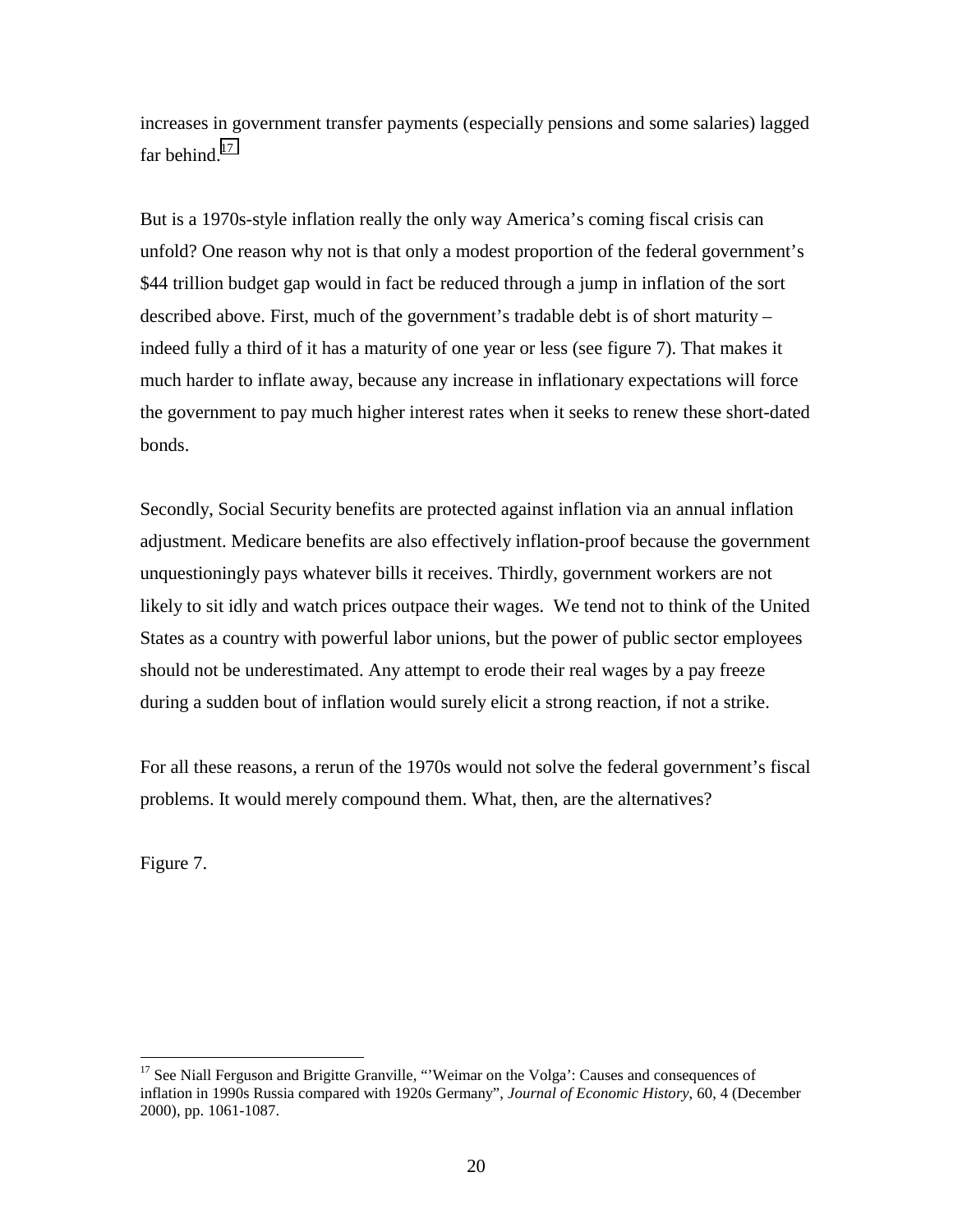

Source: *Statistical Abstract of the United States* (2001), table 552.

#### V

The Bush administration's approach to the impending federal fiscal crisis appears, surprisingly, to be a variation on Lenin's old slogan: "The worse the better." Faced with the perfect fiscal storm, the President and his men appear to have decided to punch a hole in the boat by pushing through not one but two major tax cuts. Their initial proposal to Congress this year was for tax reductions totaling \$726 billion. Whatever the merits of reforming the double taxation of dividends, this measure has sometimes been defended by administration spokesmen as designed to stimulate economic activity – a version of the "voodoo economics" dismissed by the President's father. Sadly, in the real world, cutting taxes raises consumption, which lowers saving, which lowers investment, which reduces the amount of equipment and other capital per worker, which lowers workers' wages, which lowers their tax payments. This reduction in the tax base reinforces the direct loss in revenues associated with cutting tax rates.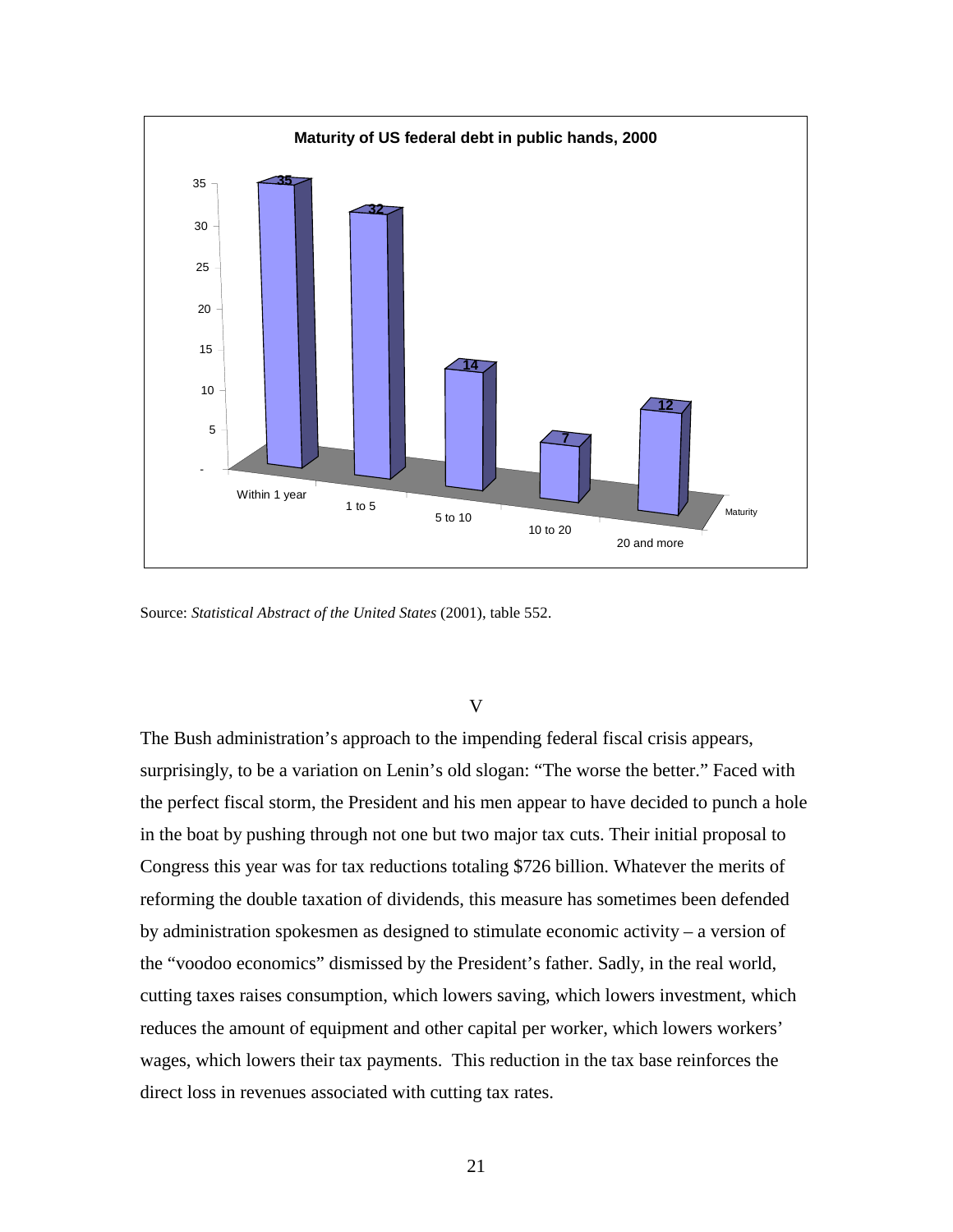Some proponents of a tax cut as a stimulus argue that reducing certain taxes, like dividend taxes, gives people a greater incentive to save. To illustrate the point, imagine a 70 year-old who receives a \$1,000 tax break on his dividends. For that tax break to contribute to national saving, he needs to lower his consumption. So he needs to not only save the entire \$1,000 check, but to drop his spending below the level he was at and add to the \$1,000 he has already decided to save. This is not how people behave, nor even how economic theory predicts they should behave. Yes, lower taxes on dividends gives the beneficiary an incentive to consume less today in order to consume more tomorrow. But it also gives him an incentive to consume more, because tax cuts have income effects as well as substitution (incentive) effects. Even if they did not, the expansion of the tax base from cutting taxes would need to be very large to offset the direct loss of revenues associate with lowering tax rates.

In fact, one viable fiscal solution to generational imbalance has already been implemented in Britain: that is simply to break the link between the state pension and wages. In 1979 the newly elected government of Margaret Thatcher discreetly reformed the long-established basic state pension, which was increased each year in line with the higher of two indices: the retail price index or the average earnings index. In her first budget, Thatcher amended the rule for increasing the basic pension so that it would rise in line with the retail price index only, breaking the link with average earnings.<sup>18</sup> The shortrun fiscal saving involved was substantial, since the growth of earnings was much higher than inflation after 1980 (around 180 per cent to 1995, compared with 120 per cent). The long-run saving was greater still: the UK's unfunded public pension liability today is a great deal smaller than those of most continental governments: as little as 5 per cent for the period to 2050, compared with 70 per cent for Italy, 105 per cent for France and 110 per cent for Germany.<sup>19</sup> This and other Thatcher reforms are the reason the UK is one of the elite of developed economies which do not facing a major hole in their generational accounts. Interestingly, the others are nearly all ex-British colonies: Australia, Canada,

<sup>18</sup> Details in Nigel Lawson, *The View from No. 11: Memoirs of a Tory Radical* (London, 1992), p. 37.

<sup>&</sup>lt;sup>19</sup> Gabriel Stein, 'Mounting Debts: The Coming European Pension Crisis', *Politeia*, Policy Series No. 4, (1997), pp. 32−5.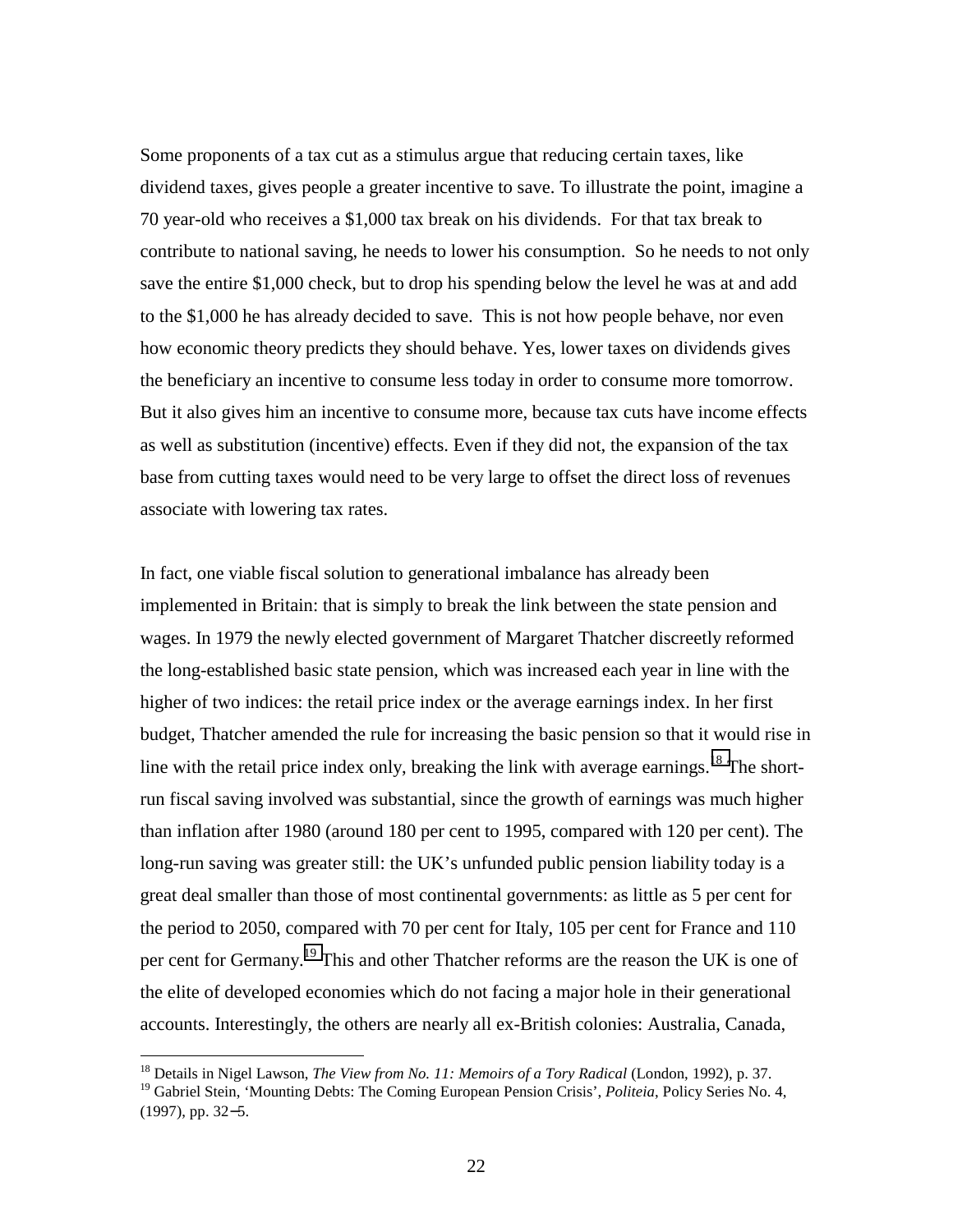Ireland and New Zealand. According to international comparisons done in 1998, each of these countries could have achieved generational balance with tax increases of less than 5 per cent.<sup>20</sup>

Could it happen in the United States? The answer is that it seems unlikely in view of the growing political organization and self-consciousness of the American elderly. If you spend a little time in Florida, you are bound to see the sticker "I'm Spending My Kids' Inheritance" on scores of car bumpers. Fifty years ago such sentiments were seldom uttered. But attitudes and behavior have changed. Economic research shows conclusively that the elderly as a group are indeed consuming with next to no regard for their adult children. If the elderly were altruistic toward their adult children, government policies that took money from grown children and gave it to their parents would change neither party's consumption. The reason is that the parents would simply hand the money back to the children in the form of gifts or bequests. It is easy to test for such intergenerational altruism. All that is necessary is to see if government transfers from the young to the old increase the consumption of the old relative to the young. The American government has spent half a century taking ever larger sums from workers and handing them to retirees in the form of Social Security, Medicare and Medicaid benefits. The result has been a *doubling* of consumption per retiree relative to consumption per worker. Indeed, retirees now appear to consume more, on average, than workers.

The absence of significant voluntary intergenerational transfers between the old and the young helps explain why Social Security is sometimes referred to as the "third rail" by American politicians. Politicians who touch it by suggesting any cut in benefits will receive a violent political shock from the American Association of Retired Persons (AARP). Mindful of the British experience in the 1980s, the AARP has already commissioned a study showing what the effect would be if an American government replaced the link between the state pension and wages with a link to inflation. It concludes that price indexation would cause the average replacement rate (benefit as a

<sup>20</sup> Alan J. Auerbach, Laurence J. Kotlikoff and Willi Leibfritz (eds.), *Generational Accounting Around the World* (Chicago, 1999).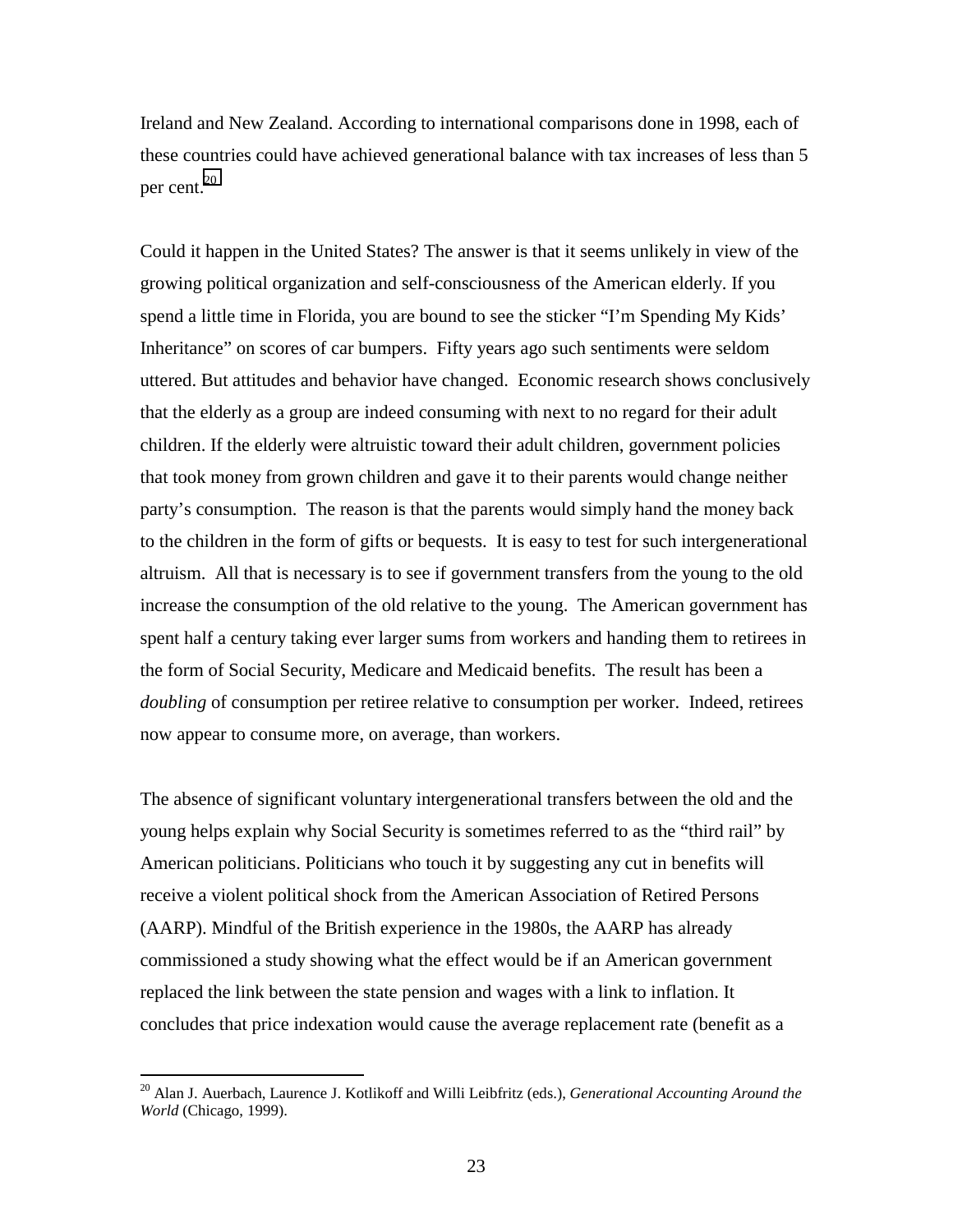percentage of pre-retirement income) to drop by half over a period of 75 years, "fundamentally changing the relationship between workers' contributions and the benefits they receive". $^{21}$ 

Quite why today's elderly should worry about the level of pensions 75 years hence is not altogether clear. Nevertheless, such arguments resonate not only among the retired but also among the soon-to-retire. Ageing baby-boomers are now so old that they have a bigger stake in preserving their future benefits than in lowering their current payroll taxes. Indeed, many have already joined the AARP, which sends Americans application forms on their fiftieth birthdays.

So are there any viable policies an American President could adopt without risking electoral oblivion? The first thing must be to bring Medicare spending under control. Medicare is in fact responsible for the lion's share – 82 percent – of the \$44 trillion budget black hole. Since 1970, the rate of growth of real Medicare benefits per beneficiary has exceeded that of labor productivity by 2.4 percentage points. The \$44 trillion figure assumes, optimistically, that in the future the growth rate of Medicare benefits per beneficiary will exceed productivity growth by only 1 percentage point. Just cutting the growth rate of Medicare benefits per beneficiary by half a percentage point per year would shave \$15 trillion off the \$44 trillion long-term budget gap. There must be a way of capping the program's growth without jeopardizing its ability to deliver critically important health insurance protection to the elderly.

The President's scheme for limiting Medicare growth effectively bribes the elderly with a drug benefit to join HMOs. This approach has three flaws. First, the benefit he proposes is fabulously expensive – \$400 billion to \$1 trillion over ten years, and that's if we're lucky. Secondly, his scheme retains the traditional and very expensive fee-for-service Medicare system and permits the elderly to switch back to it whenever they like. Unfortunately, they are likely to switch back just when they are becoming expensive to

<sup>&</sup>lt;sup>21</sup> Alison Shelton, Laurel Beedon, and Mitja Ng-Baumhackl, "The Effect of Using Price Indexation Instead of Wage Indexation in Calculating the Initial Social Security Benefit," AARP Public Policy Institute, July 2002.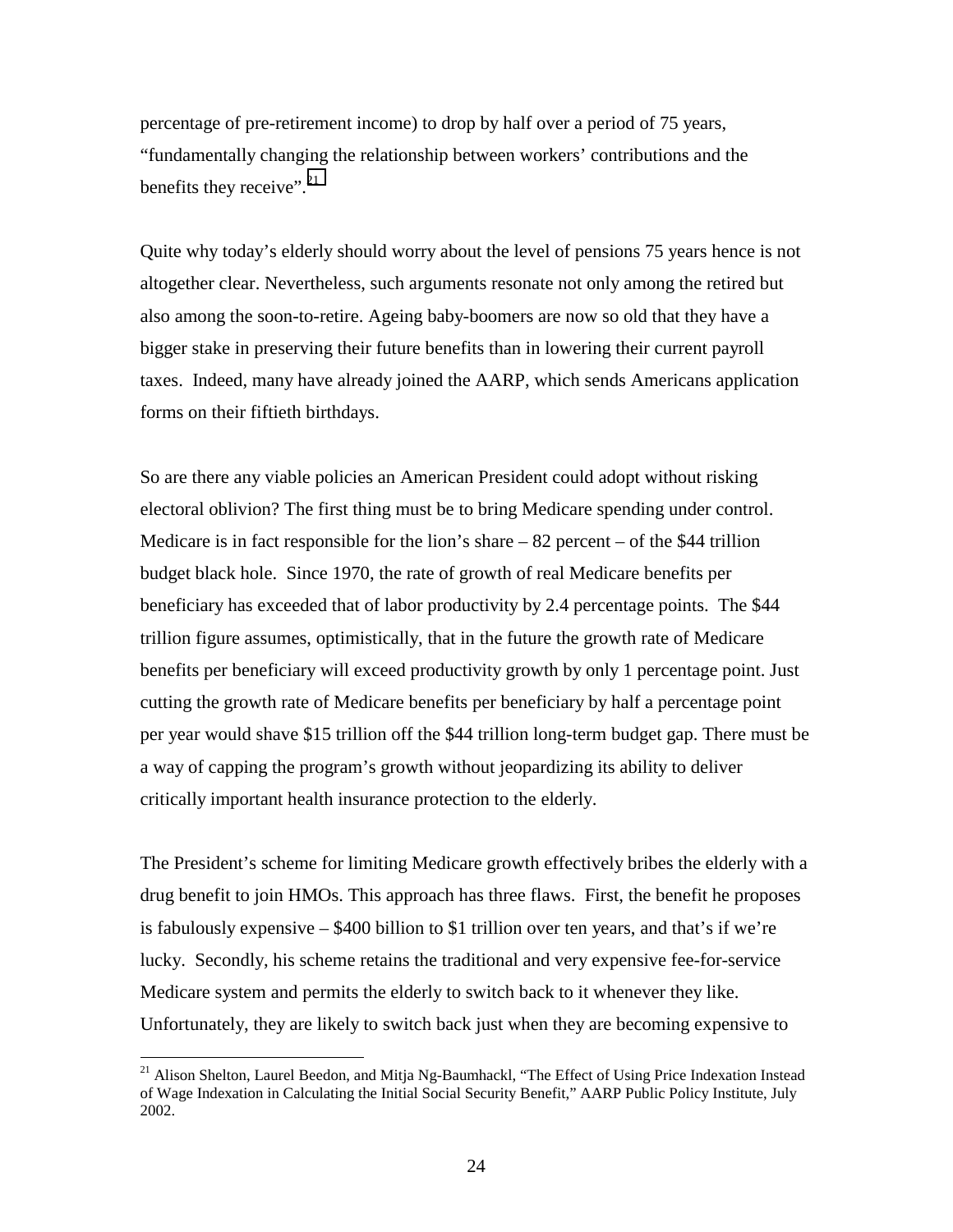treat. Thirdly, the HMOs are free to shut down and ship their customers back to the traditional plan whenever their clients become too expensive.

The key, then, to meaningful Medicare reform is to eliminate entirely the traditional feefor-service option and give all Medicare participants a voucher to purchase private health insurance. But would this not leave them at the mercy of the private health insurance industry, which will seek to insure only the healthiest among them? The answer is no, provided the vouchers handed to the elderly are weighted according to their health status.<sup>22</sup> Thus an 80-year old with pancreatic cancer might get a \$100,000 voucher, while an 80-year old who is in perfect shape might get only a \$5,000 voucher. The vouchers would be determined each year in light of the participant's health status at the end of that year. Having fixed a total amount to be spent on Medicare, the government can readily determine the amount of each voucher. Hence, total Medicare expenditures will be rigidly set. The major objection to this proposal is the loss of participants' privacy since they will have to reveal their medical histories to a government-appointed doctor. But this seems a small price to pay to regain some measure of fiscal sanity.

The second key policy is to privatize Social Security, but in such a way that the current elderly help rather than hinder reform. One way to do this would be to close down the old system at the margin and enact a federal retail sales tax to pay off, through time, its accrued liabilities. What workers would otherwise have paid in payroll taxes would now be invested in special private retirement accounts, to be split 50-50 between spouses. The government would make matching contributions for poor workers. And it would contribute fully on behalf of the disabled and the unemployed. Finally, all account balances would be invested in a global, market-weighted index of stocks, bonds and real estate.

Will either of these policies be implemented? We are not optimistic, since each would entail sacrifices by the retired – as the AARP would hasten to point out.

<sup>&</sup>lt;sup>22</sup> We owe this policy proposal to Dr. John Goodman, President of the National Center for Policy Analysis.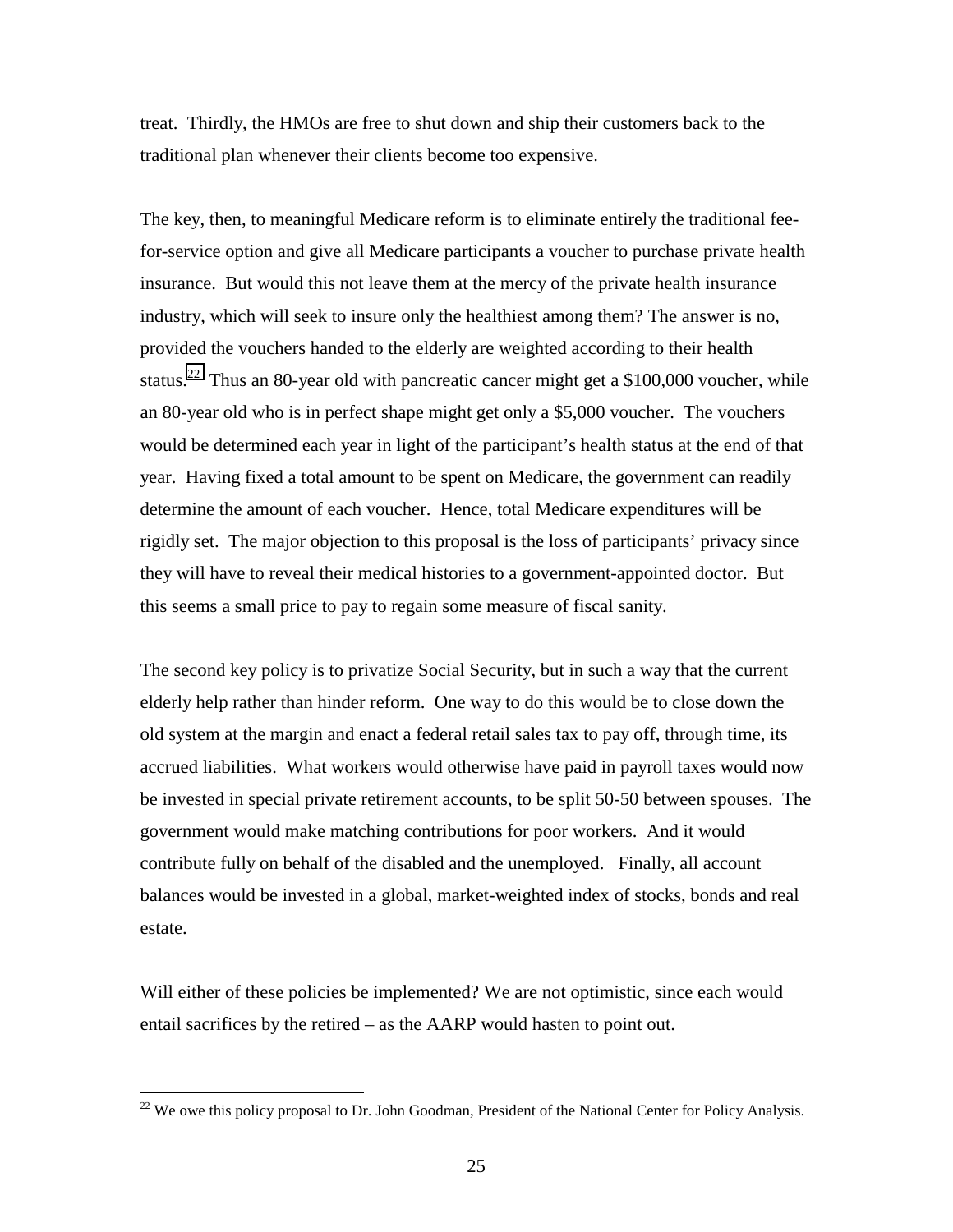### Conclusion

There is one other, more drastic, possibility. It is usually assumed that outright default on the government's implicit liabilities is unlikely. Is it? Let us suppose that we are right about the risk of a major change in expectations about America's fiscal future. If the bond market does "go critical" – if, in other words, investors suddenly start to fear an inflationary outcome of the federal fiscal crisis – then an executive like this one, which is as attracted to reductions in Social Security as it is to reductions in taxation, might seize the moment of national emergency. And it would indeed be a national emergency. A government facing a steep increase in its borrowing costs would confront a large and powerful social group determined to defend their entitlements.

Such a scenario has one obvious historical precedent. In *ancien régime* France the biggest burden on royal finances did not take the form of bonds but the salaries due to tens of thousands of office holders – men who had simply bought a government sinecure and expected to be paid in return a salary for life. These were the most important part of the *dette exigible*. All attempts to reduce these implicit liabilities within the existing political system simply failed. It was only after the outbreak of the Revolution – arguably a direct consequence of the fiscal crisis of the monarchy – that the offices were abolished. The office holders were compensated by cash payments in a new currency – the *assignats* – which within a few years were reduced to worthlessness by the revolutionary printing presses.<sup>23</sup> The parallel has two implications. First, when fiscal systems go critical there can be big political consequences. Second, vested interests that resist necessary fiscal reforms can end up losing much more heavily from a revolutionary solution.

Perhaps, then, Paul Kennedy was not so wrong to draw parallels between modern America and pre-revolutionary France. Bourbon France, like America today, had pretensions to imperial grandeur. But she was ultimately wrecked by a curious kind of overstretch. It was not their overseas adventures that did it for the Bourbons. Indeed, Louis XVI's last foreign war – in support of the rebellious American colonists – was a

<sup>23</sup> Richard Bonney, 'France, 1494−1815', in *idem* (ed.), *The Rise of the Fiscal State in Europe, c. 1200*−*1815* (Oxford, 1999), pp. 131ff., 152f. Cf. J. F. Bosher, *French Finances, 1770*−*1795* (Cambridge, 1970)